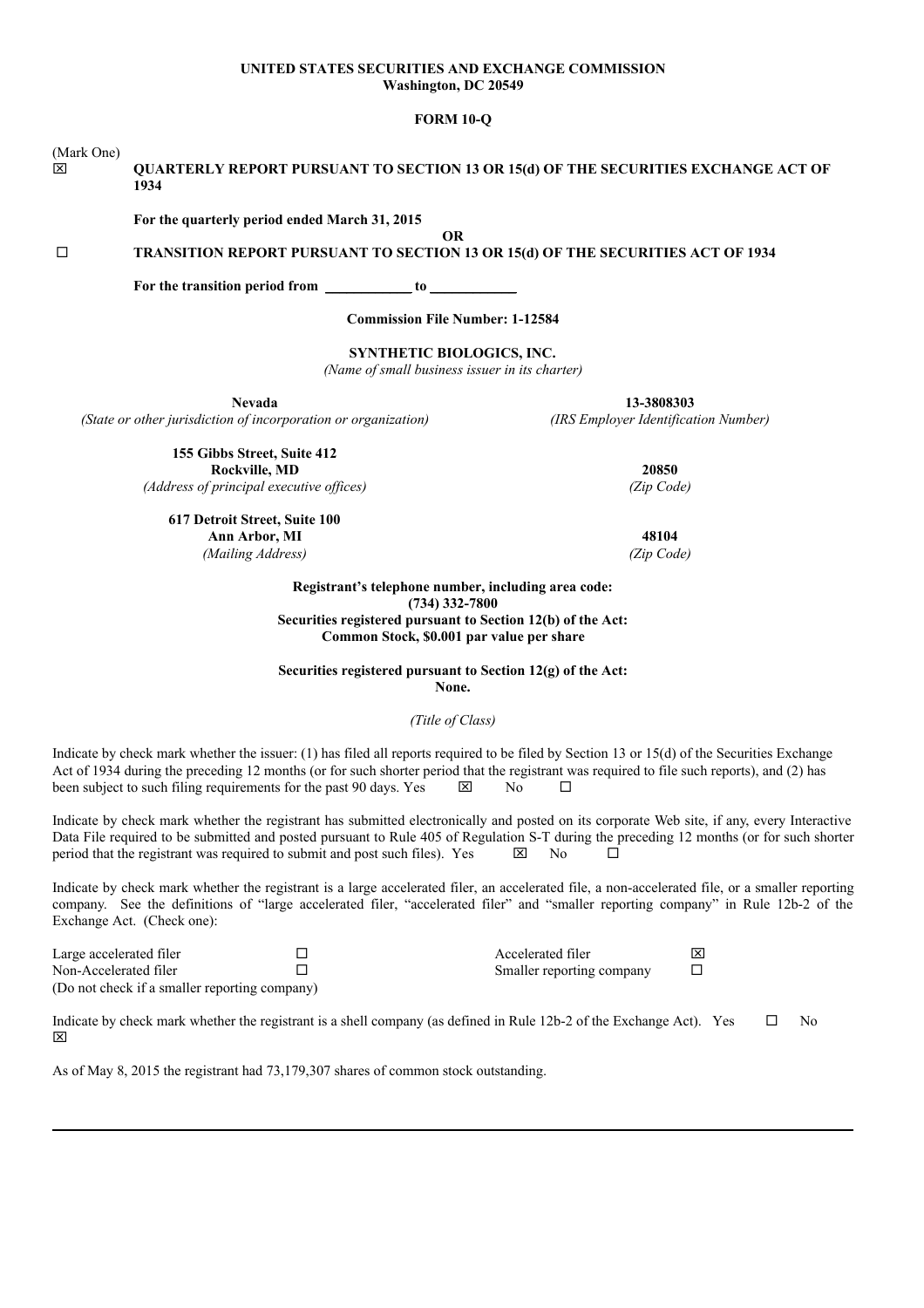# **SYNTHETIC BIOLOGICS, INC.**

#### **FORM 10-Q TABLE OF CONTENTS**

|                   |                                                                                          | Page |
|-------------------|------------------------------------------------------------------------------------------|------|
|                   | PART I. FINANCIAL INFORMATION                                                            |      |
| Item 1.           | <b>Financial Statements (Unaudited)</b>                                                  |      |
|                   | Consolidated Balance Sheets as of March 31, 2015 and December 31, 2014                   |      |
|                   | Consolidated Statements of Operations for the three months ended March 31, 2015 and 2014 |      |
|                   | Consolidated Statements of Cash Flows for the three months ended March 31, 2015 and 2014 |      |
|                   | <b>Notes to Consolidated Financial Statements</b>                                        | 4    |
| Item 2.           | Management's Discussion and Analysis of Financial Information and Results of Operations  | 10   |
| Item 3.           | <b>Quantitative and Qualitative Disclosures About Market Risks</b>                       | 21   |
| Item 4.           | <b>Controls and Procedures</b>                                                           | 21   |
|                   |                                                                                          |      |
|                   | <b>PART II. OTHER INFORMATION</b>                                                        | 22   |
| Item 1.           | <b>Legal Proceedings</b>                                                                 | 22   |
| Item 1A.          | <b>Risk Factors</b>                                                                      | 22   |
| Item 2.           | Unregistered Sales of Equity Securities and Use of Proceeds                              | 23   |
| Item 3.           | <b>Defaults Upon Senior Securities</b>                                                   | 23   |
| Item 4.           | <b>Mine Safety Disclosures</b>                                                           | 23   |
| Item 5.           | <b>Other Information</b>                                                                 | 23   |
| Item 6.           | <b>Exhibits</b>                                                                          | 24   |
| <b>SIGNATURES</b> |                                                                                          | 25   |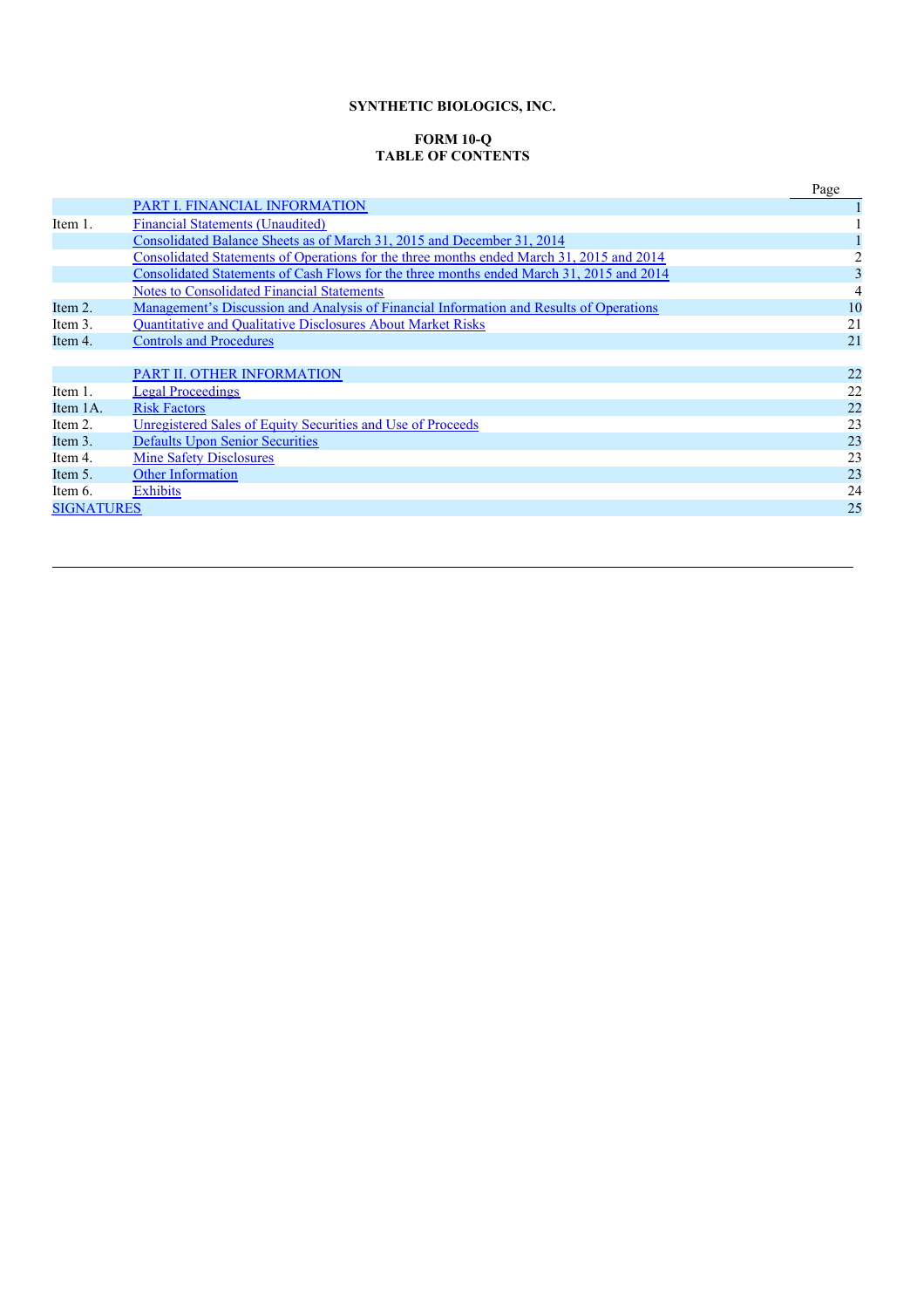# **PART I.-FINANCIAL INFORMATION**

# **ITEM 1. FINANCIAL STATEMENTS**

# **Synthetic Biologics, Inc. and Subsidiaries Consolidated Balance Sheets (In thousands except share and per share amounts)**

| <b>Assets</b>                                                                                                       | <b>March 31, 2015</b><br>(Unaudited) | December 31, 2014<br>(Audited) |
|---------------------------------------------------------------------------------------------------------------------|--------------------------------------|--------------------------------|
| <b>Current Assets</b>                                                                                               |                                      |                                |
| Cash and cash equivalents                                                                                           | \$<br>12,049                         | $\mathcal{S}$<br>17,525        |
| Prepaid expenses and other current assets                                                                           | 1,574                                | 1,548                          |
| <b>Total Current Assets</b>                                                                                         | 13,623                               | 19,073                         |
| Property and equipment, net                                                                                         | 75                                   | 65                             |
| Deposits and other assets                                                                                           | 18                                   | 6                              |
| <b>Total Assets</b>                                                                                                 | 13,716<br>\$                         | 19,144<br>S                    |
| Liabilities and Stockholders' Equity (Deficit)                                                                      |                                      |                                |
| <b>Current Liabilities:</b>                                                                                         |                                      |                                |
| Accounts payable                                                                                                    | \$<br>1,559                          | $\mathbf{s}$<br>996            |
| Accrued expenses                                                                                                    | 2,646                                | 1,298                          |
| Warrant liabilities                                                                                                 | 10,908                               | 6,756                          |
| Accrued employee benefits                                                                                           | 228                                  | 538                            |
| <b>Total Current Liabilities</b>                                                                                    | 15,341                               | 9,588                          |
| <b>Total Liabilities</b>                                                                                            | 15,341                               | 9,588                          |
| <b>Commitments and Contingencies</b>                                                                                |                                      |                                |
| <b>Stockholders' Equity (Deficit):</b>                                                                              |                                      |                                |
| Preferred stock, \$0.001 par value; 10,000,000 shares authorized,                                                   |                                      |                                |
| none issued and outstanding                                                                                         |                                      |                                |
| Common stock, \$0.001 par value; 100,000,000 shares authorized,<br>72,725,987 issued and 72,807,469 outstanding and |                                      |                                |
| 72,594,626 issued and 72,513,144 outstanding                                                                        | 73                                   | 72                             |
| Additional paid-in capital                                                                                          | 111,702                              | 110,526                        |
| Accumulated deficit                                                                                                 | (113,400)                            | (101, 042)                     |
| <b>Total Synthetic Biologics, Inc. and Subsidiaries Equity (Deficit)</b>                                            | (1,625)                              | 9.556                          |
| Non-controlling interest                                                                                            |                                      |                                |
| <b>Total Stockholders' Equity (Deficit)</b>                                                                         | (1,625)                              | 9,556                          |
| <b>Total Liabilities and Stockholders' Equity</b>                                                                   | 13,716                               | 19,144                         |

See accompanying notes to unaudited consolidated financial statements.

# 1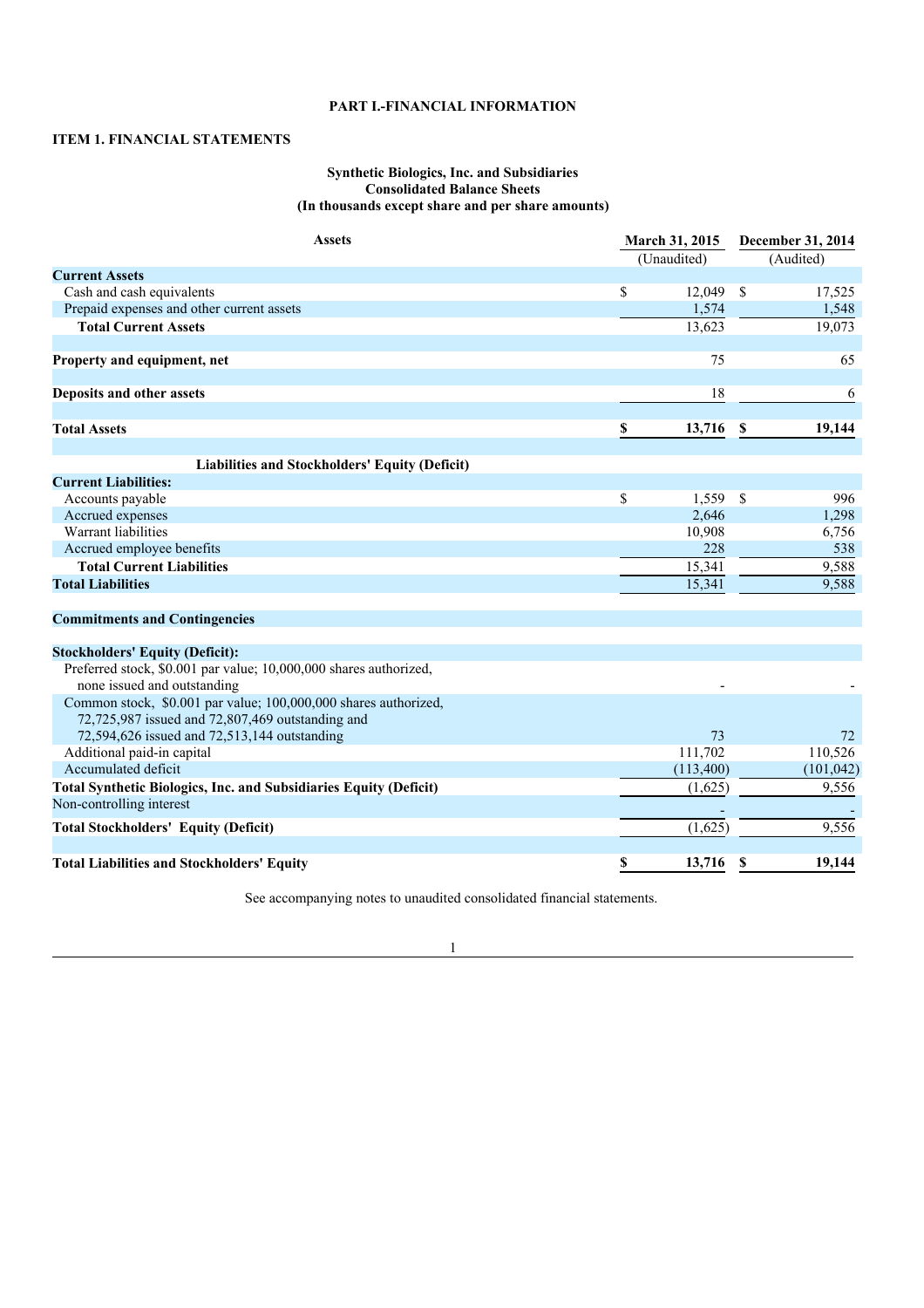# **Synthetic Biologics, Inc. and Subsidiaries Consolidated Statements of Operations (In thousands except share and per share amounts) (Unaudited)**

|                                                                               | For the three months ended March 31, |               |              |              |  |
|-------------------------------------------------------------------------------|--------------------------------------|---------------|--------------|--------------|--|
|                                                                               |                                      | 2015          |              | 2014         |  |
| <b>Operating Costs and Expenses:</b>                                          |                                      |               |              |              |  |
| General and administrative                                                    | \$                                   | 1.713         | \$           | 1,122        |  |
| Research and development                                                      |                                      | 6,494         |              | 2,717        |  |
| <b>Total Operating Costs and Expenses</b>                                     |                                      | 8,207         |              | 3,839        |  |
| <b>Loss from Operations</b>                                                   |                                      | (8,207)       |              | (3,839)      |  |
| Other Income (Expense):                                                       |                                      |               |              |              |  |
| Change in fair value of warrant liability                                     |                                      | (4,152)       |              |              |  |
| Interest income                                                               |                                      |               |              |              |  |
| <b>Total Other Income (Expense)</b>                                           |                                      | (4,151)       |              |              |  |
| <b>Net Loss</b>                                                               |                                      | (12,358)      |              | (3,838)      |  |
| <b>Net Loss Attributable to Non-controlling Interest</b>                      |                                      |               |              |              |  |
| Net Loss Attributable to Synthetic Biologics, Inc.                            |                                      |               |              |              |  |
| and Subsidiaries                                                              | $\mathbf{s}$                         | $(12,358)$ \$ |              | (3,838)      |  |
| <b>Net Loss Per Share - Basic and Dilutive</b>                                | \$                                   | (0.17)        | $\mathbf{s}$ | (0.07)       |  |
|                                                                               |                                      |               |              |              |  |
| Net Loss Per Share Attributable to Synthetic Biologics, Inc. and Subsidiaries | S                                    | $(0.17)$ \$   |              | (0.07)       |  |
| Weighted average number of shares outstanding                                 |                                      |               |              |              |  |
| during the period - Basic and Dilutive                                        |                                      | 72,673,959    |              | 58, 324, 260 |  |

See accompanying notes to unaudited consolidated financial statements.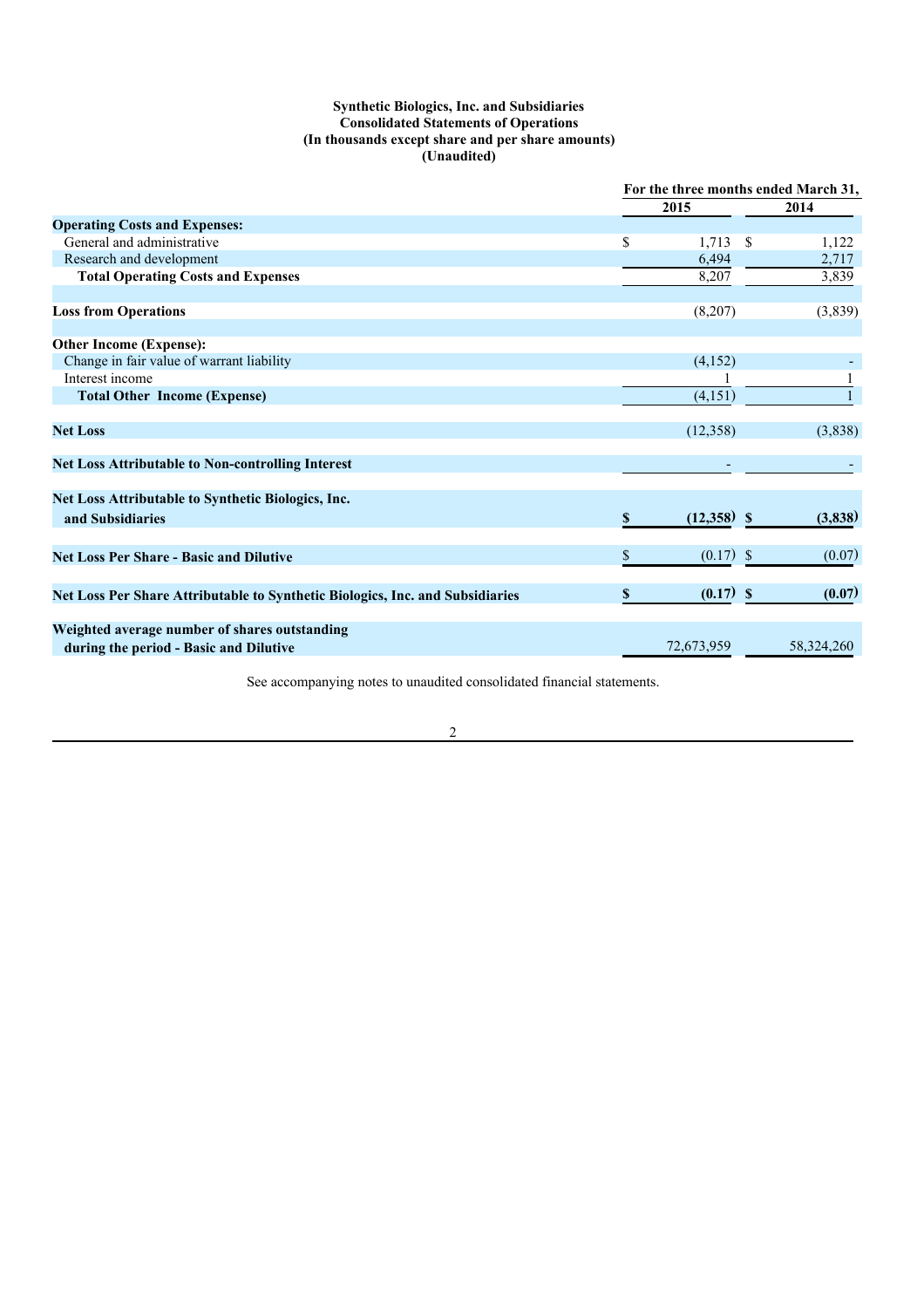### **Synthetic Biologics, Inc. and Subsidiaries Consolidated Statements of Cash Flows (In thousands) (Unaudited)**

|                                                                   | For the three months ended March 31, |    |          |
|-------------------------------------------------------------------|--------------------------------------|----|----------|
|                                                                   | 2015                                 |    | 2014     |
| <b>Cash Flows From Operating Activities:</b>                      |                                      |    |          |
| Net Loss                                                          | \$<br>(12,358)                       | \$ | (3,838)  |
| Adjustments to reconcile net loss to net cash                     |                                      |    |          |
| used in operating activities:                                     |                                      |    |          |
| Stock-based compensation                                          | 827                                  |    | 362      |
| Stock issued for milestone payments                               | 350                                  |    |          |
| Change in fair value of warrant liabilities                       | 4,152                                |    |          |
| Depreciation                                                      | 8                                    |    | 3        |
| Changes in operating assets and liabilities:                      |                                      |    |          |
| Prepaid expenses and other current assets                         | (26)                                 |    | 259      |
| Deposits and other assets                                         | (12)                                 |    | (2)      |
| Accounts payable                                                  | 563                                  |    | 631      |
| <b>Accrued</b> liabilities                                        | 1,348                                |    |          |
| Accrued employee benefits                                         | (310)                                |    | (885)    |
| <b>Net Cash Used In Operating Activities</b>                      | (5, 458)                             |    | (3,470)  |
| <b>Cash Flows From Investing Activities:</b>                      |                                      |    |          |
| Purchases of property and equipment                               | (18)                                 |    | (4)      |
| <b>Net Cash Used In Investing Activities</b>                      | (18)                                 |    | (4)      |
| <b>Cash Flows From Financing Activities:</b>                      |                                      |    |          |
| Proceeds from issuance of common stock for stock option exercises |                                      |    | 4        |
| <b>Net Cash Provided By Financing Activities</b>                  |                                      |    | 4        |
|                                                                   |                                      |    |          |
| Net decrease in cash                                              | (5, 476)                             |    | (3, 470) |
| Cash at beginning of period                                       | 17,525                               |    | 14,625   |
| Cash at end of period                                             | \$<br>12,049                         | \$ | 11,155   |
| Supplemental disclosures of cash flow information:                |                                      |    |          |
| Cash paid for interest                                            | \$                                   | \$ |          |
| Cash paid for taxes                                               | \$                                   | S  |          |

See accompanying notes to unaudited consolidated financial statements.

# 3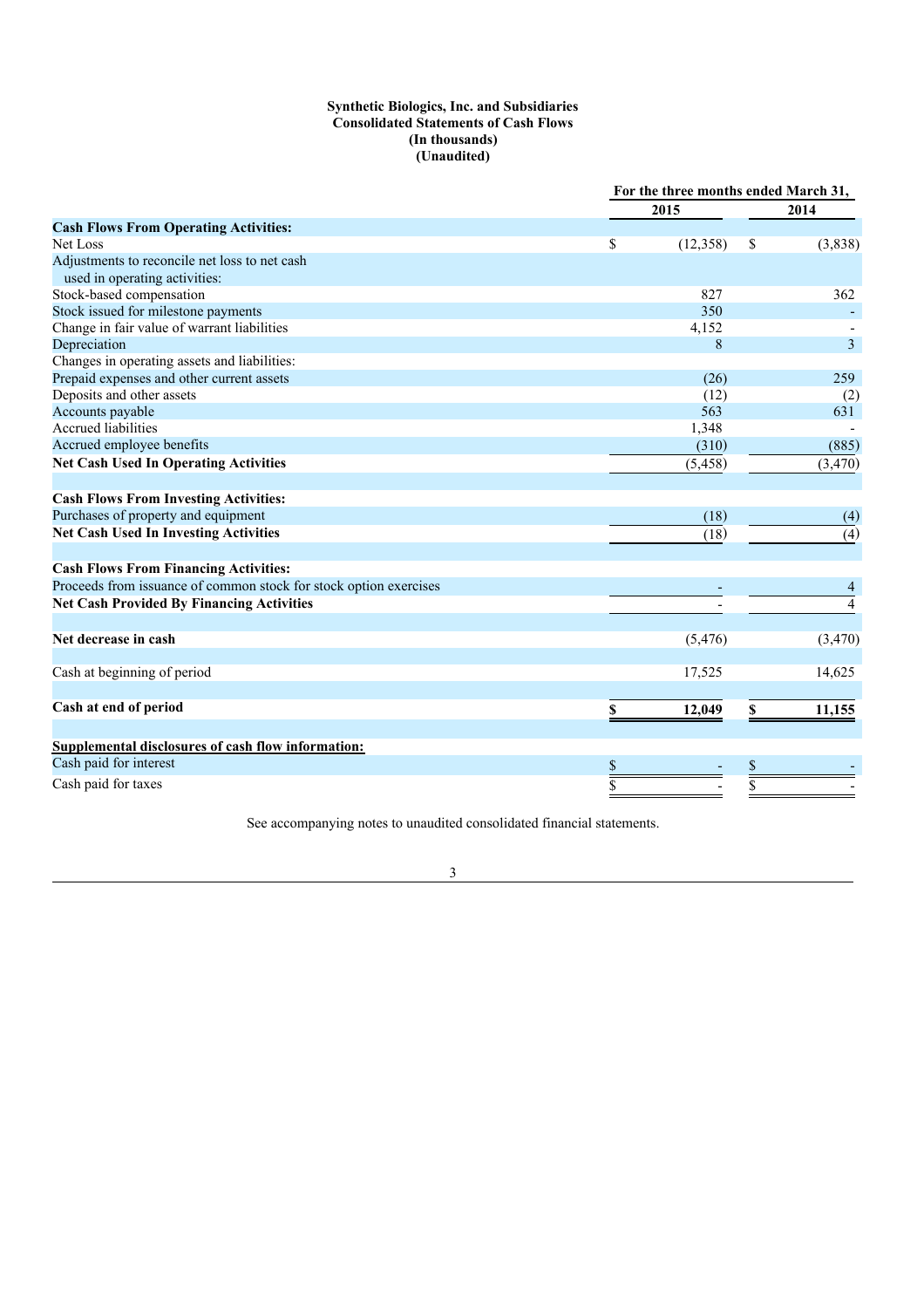# **Synthetic Biologics, Inc. and Subsidiaries Notes to Consolidated Financial Statements (Unaudited)**

# **1. Organization and Nature of Operations and Basis of Presentation**

### *Description of Business*

Synthetic Biologics, Inc. (the "Company" or "Synthetic Biologics") is a microbiome-focused, clinical-stage company developing therapeutics to protect the microbiome while targeting pathogen-specific diseases. The Company is developing an oral biologic to protect the gut microbiome (gastrointestinal (GI) microflora) from intravenous (IV) antibiotics for the prevention of *C. dif icile* infection and an oral statin treatment to reduce the impact of methane producing organisms on irritable bowel syndrome with constipation (IBS-C). In addition, the Company is developing a monoclonal antibody combination for the treatment of Pertussis in collaboration with Intrexon Corporation (NYSE: XON), and a Phase 2 oral estriol drug for the treatment of relapsing-remitting multiple sclerosis (MS) and cognitive dysfunction in MS.

| <b>Therapeutic Area</b>                               | <b>Product Candidate</b>                  | <b>Status</b>                                                                                                                                                                                                                                                                                                                                                                       |
|-------------------------------------------------------|-------------------------------------------|-------------------------------------------------------------------------------------------------------------------------------------------------------------------------------------------------------------------------------------------------------------------------------------------------------------------------------------------------------------------------------------|
| C. difficile infection prevention                     | <b>SYN-004</b><br>(oral enzyme)           | Initiated Phase 2a SYN-004 clinical trial during 1 <sup>st</sup> quarter 2015;<br>Phase 2b proof-of-concept SYN-004 clinical trial is expected to<br>initiate during 2nd half 2015                                                                                                                                                                                                  |
| Irritable bowel syndrome with<br>constipation (IBS-C) | <b>SYN-010</b><br>(oral compound)         | Intend to initiate Phase 2 clinical trials during 2 <sup>nd</sup> quarter of<br>2015; Collaboration with Cedars-Sinai Medical Center                                                                                                                                                                                                                                                |
| Pertussis                                             | <b>SYN-005</b><br>(monoclonal antibodies) | Positive preclinical research findings reported at ECCMID in<br>April 2015; Seeking non-dilutive funding to support clinical<br>development of SYN-005; Collaborations with Intrexon and The<br>University of Texas at Austin                                                                                                                                                       |
| Relapsing-remitting MS                                | Trimesta<br>(oral estriol)                | The lead principal investigator presented additional Phase 2<br>clinical outcome data, including more detailed results on<br>improvements in cognitive and disability measures at the<br>ACTRIMS-ECTRIMS Joint Meeting in September 2014;<br>Partnership discussions ongoing pending data from University<br>of California, Los Angeles (UCLA); MRI data review underway<br>by UCLA |
| Cognitive dysfunction in MS                           | Trimesta<br>(oral estriol)                | Patient enrollment underway in Phase 2 clinical trial                                                                                                                                                                                                                                                                                                                               |

# *Basis of Presentation*

The accompanying consolidated financial statements have been prepared pursuant to the rules and regulations of Securities and Exchange Commission ("SEC") for interim financial information. Accordingly, they do not include all of the information and notes required by U.S. Generally Accepted Accounting Principles ("GAAP") for complete financial statements. The accompanying consolidated financial statements include all adjustments, comprised of normal recurring adjustments, considered necessary by management to fairly state our results of operations, financial position and cash flows. The operating results for the interim periods are not necessarily indicative of results that may be expected for any other interim period or for the full year. These consolidated financial statements should be read in conjunction with the consolidated financial statements and notes thereto included in our Annual Report on Form 10-K for the year ended December 31, 2014 ("2014 Form 10-K") as filed with the SEC. The interim results for the three months ended March 31, 2015, are not necessarily indicative of results for the full year.

The consolidated financial statements are prepared in conformity with U.S. GAAP, which requires the use of estimates, judgments and assumptions that affect the amounts of assets and liabilities at the reporting date and the amounts of revenue and expenses in the periods presented. We believe that the accounting estimates employed are appropriate and the resulting balances are reasonable; however, due to the inherent uncertainties in making estimates actual results could differ from the original estimates, requiring adjustments to these balances in future periods.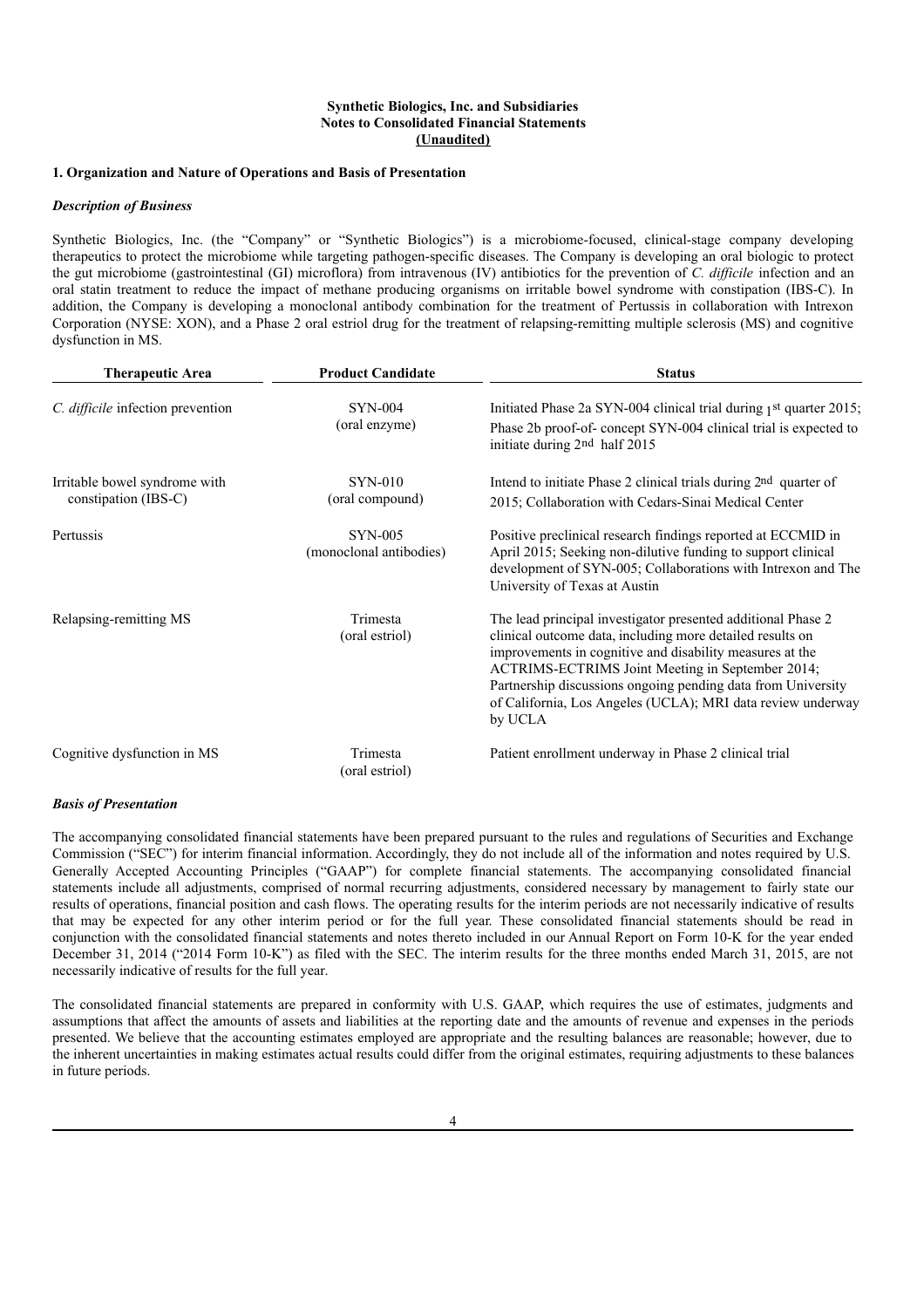# **2. Management's Plan**

The Company has incurred an accumulated deficit of \$113.4 million through March 31, 2015. With the exception of the quarter ended June 30, 2010, the Company has incurred negative cash flow from operations since it started the business. The Company has spent, and expects to continue to spend, substantial amounts in connection with implementing its business strategy, including the planned product development efforts, clinical trials, and research and discovery efforts.

The actual amount of funds the Company will need to operate is subject to many factors, some of which are beyond the Company's control. These factors include the following:

- the progress of research activities;
- the number and scope of research programs;
- the progress of preclinical and clinical development activities;
- · the progress of the development efforts of parties with whom the Company has entered into research and development agreements;
- the costs associated with additional clinical trials of product candidates;
- · the ability to maintain current research and development licensing arrangements and to establish new research and development and licensing arrangements;
- the ability to achieve milestones under licensing arrangements;
- the costs involved in prosecuting and enforcing patent claims and other intellectual property rights; and
- the costs and timing of regulatory approvals.

The Company has based its estimate on assumptions that may prove to be wrong. The Company may need to obtain additional funds sooner or in greater amounts than it currently anticipates. Potential sources of financing include strategic relationships, public or private sales of the Company's shares or debt and other sources.

The Company may seek to access the public or private equity markets when conditions are favorable due to long-term capital requirements. The Company does not have any committed sources of financing at this time, and it is uncertain whether additional funding will be available when needed on terms that will be acceptable to it, or at all. If the Company raises funds by selling additional shares of common stock or other securities convertible into common stock, the ownership interest of the existing stockholders will be diluted. If the Company is not able to obtain financing when needed, it may be unable to carry out the business plan. As a result, the Company may have to significantly limit its operations and its business, financial condition and results of operations would be materially harmed.

# **3. Fair Value of Financial Instruments**

The fair value accounting standards define fair value as the amount that would be received to sell an asset or paid to transfer a liability in an orderly transaction between market participants. As such, fair value is determined based upon assumptions that market participants would use in pricing an asset or liability. Fair value measurements are rated on a three-tier hierarchy as follows:

- Level 1 inputs: Quoted prices (unadjusted) for identical assets or liabilities in active markets;
- Level 2 inputs: Inputs, other than quoted prices included in Level 1 that are observable either directly or indirectly; and
- Level 3 inputs: Unobservable inputs for which there is little or no market data, which require the reporting entity to develop its own assumptions.

If the inputs used to measure fair value fall in different levels of the fair value hierarchy, the hierarchy level is based upon the lowest level of input that is significant to the fair value measurement.

Cash and cash equivalents include money market accounts of \$8.5 million and \$13.6 million as of March 31, 2015 and December 31, 2014, respectively, that are measured using Level 1 inputs.

# **4. Selected Balance Sheet Information**

*Prepaid expenses and other current assets (in thousands):*

|                                                    | March 31, 2015 |  | December 31, 2014 |  |
|----------------------------------------------------|----------------|--|-------------------|--|
| Intrexon prepaid research and development expenses | 1.060          |  | 1.067             |  |
| Prepaid insurance                                  | 140            |  | 228               |  |
| Prepaid expenses                                   | 374            |  |                   |  |
| Total                                              | .574           |  | .548              |  |

The anticipated Intrexon research and development expenses for the next twelve months are classified as a current asset. The Company may terminate the arrangement at any time and receive a cash refund of the remaining balance minus any amounts owed to Intrexon.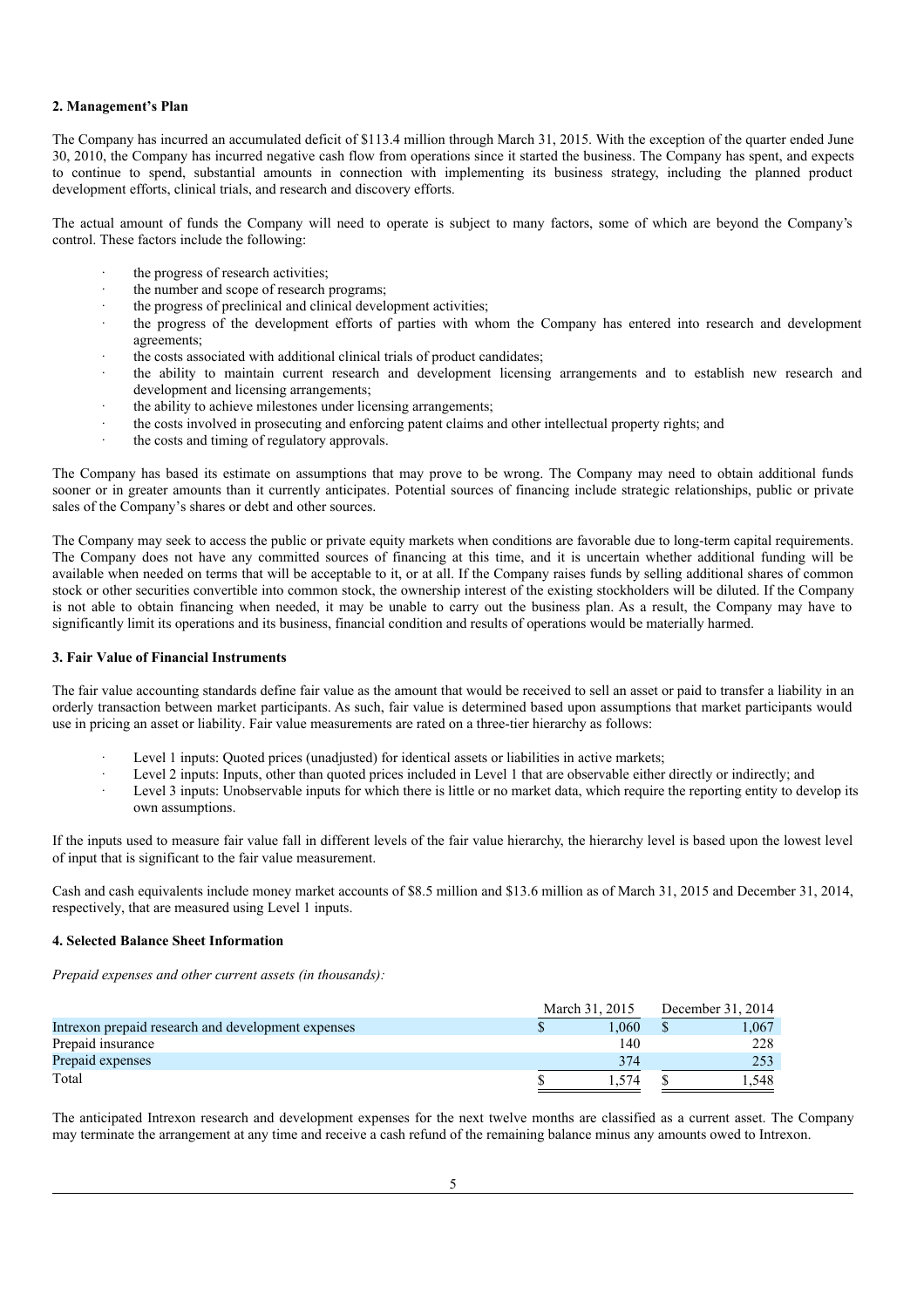# *Property and equipment (in thousands):*

|                               | March 31, 2015 | December 31, 2014 |
|-------------------------------|----------------|-------------------|
| Computer and office equipment |                |                   |
| Software                      |                |                   |
|                               | 22             | 104               |
| Less accumulated depreciation | .47            | (39               |
| Total                         |                |                   |

*Accrued expenses (in thousands):*

|                                      | March 31, 2015 | December 31, 2014 |      |  |  |
|--------------------------------------|----------------|-------------------|------|--|--|
| Accrued manufacturing costs          | 74             |                   | 247  |  |  |
| Accrued vendor payments              | 225            |                   | 176  |  |  |
| Accrued milestone payments           | 1,000          |                   | 350  |  |  |
| Accrued clinical consulting services | 1.347          |                   | 525  |  |  |
| Total                                | 2.646          |                   | .298 |  |  |

# **5. Stock-Based Compensation**

# *Stock Incentive Plan*

During 2001, the Company's Board of Directors and stockholders adopted the 2001 Stock Incentive Plan (the "2001 Stock Plan"). The total number of shares of stock with respect to which stock options and stock appreciation rights may be granted to any one employee of the Company or a subsidiary during any one-year period under the 2001 Stock Plan shall not exceed 250,000. All awards pursuant to the 2001 Stock Plan shall terminate upon the termination of the grantee's employment for any reason. Awards include options, restricted shares, stock appreciation rights, performance shares and cash-based awards (the "Awards"). The 2001 Stock Plan contains certain anti-dilution provisions in the event of a stock split, stock dividend or other capital adjustment, as defined in the plan. The 2001 Stock Plan provides for a Committee of the Board to grant Awards and to determine the exercise price, vesting term, expiration date and all other terms and conditions of the Awards, including acceleration of the vesting of an Award at any time. As of March 31, 2015, there were 682,449 options issued and outstanding under the 2001 Stock Plan.

On March 20, 2007, the Company's Board of Directors approved the 2007 Stock Incentive Plan (the "2007 Stock Plan") for the issuance of up to 2,500,000 shares of common stock to be granted through incentive stock options, nonqualified stock options, stock appreciation rights, dividend equivalent rights, restricted stock, restricted stock units and other stock-based awards to officers, other employees, directors and consultants of the Company and its subsidiaries. This plan was approved by stockholders on November 2, 2007. The exercise price of stock options under the 2007 Stock Plan is determined by the compensation committee of the Board of Directors, and may be equal to or greater than the fair market value of the Company's common stock on the date the option is granted. The total number of shares of stock with respect to which stock options and stock appreciation rights may be granted to any one employee of the Company or a subsidiary during any one-year period under the 2007 plan shall not exceed 250,000. Options become exercisable over various periods from the date of grant, and generally expire ten years after the grant date. As of March 31, 2015, there are 428,657 options issued and outstanding under the 2007 Stock Plan.

On November 2, 2010, the Board of Directors and stockholders adopted the 2010 Stock Incentive Plan ("2010 Stock Plan") for the issuance of up to 3,000,000 shares of common stock to be granted through incentive stock options, nonqualified stock options, stock appreciation rights, dividend equivalent rights, restricted stock, restricted stock units and other stock-based awards to officers, other employees, directors and consultants of the Company and its subsidiaries. On October 22, 2013, the stockholders approved and adopted an amendment to the Company's 2010 Incentive Stock Plan to increase the number of shares of the Company's common stock reserved for issuance under the Plan from 3,000,000 to 6,000,000. The exercise price of stock options under the 2010 Stock Plan is determined by the compensation committee of the Board of Directors, and may be equal to or greater than the fair market value of the Company's common stock on the date the option is granted. Options become exercisable over various periods from the date of grant, and generally expire ten years after the grant date. As of March 31, 2015, there are 5,420,000 options issued and outstanding under the 2010 Stock Plan.

In the event of an employee's termination, the Company will cease to recognize compensation expense for that employee. There is no deferred compensation recorded upon initial grant date, instead, the fair value of the stock-based payment is recognized ratably over the stated vesting period.

The Company has applied fair value accounting for all share based payment awards since inception. The fair value of each option or warrant granted is estimated on the date of grant using the Black-Scholes option pricing model. The Black-Scholes assumptions used in the three months ended March 31, 2015 and 2014 are as follows: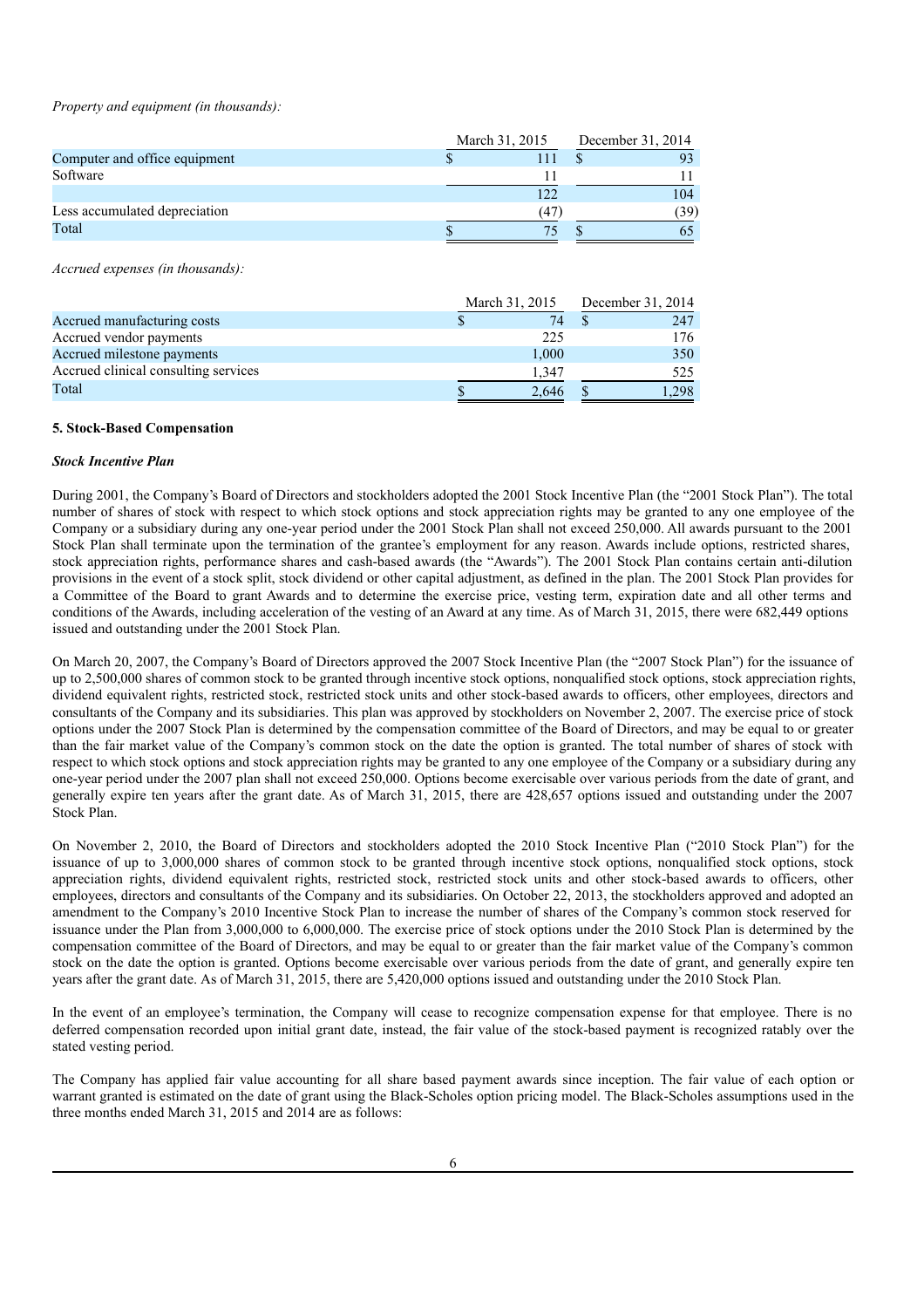|                             | Three Months Ended March 31, |          |
|-----------------------------|------------------------------|----------|
|                             | 2015                         | 2014     |
| Expected dividends          | $0\%$                        | $0\%$    |
| Expected volatility         | 131%                         | 126%     |
| Risk free interest rate     | $2.03\%$                     | $1.57\%$ |
| Expected life of option     | 10 years                     | 5 years  |
| <b>Expected forfeitures</b> | $0\%$                        | $0\%$    |

The Company records stock-based compensation based upon the stated vested provisions in the related agreements. The vesting provisions for these agreements have various terms as follows:

- immediate vesting,
- half vesting immediately and the remainder over three years,
- · quarterly over three years,
- · annually over three years,
- · one-third immediate vesting and remaining annually over two years,
- · one half immediate vesting with remaining vesting over nine months,
- · one quarter immediate vesting with the remaining over three years,
- · one quarter immediate vesting with the remaining over 33 months; and
- · monthly over three years.

During the three months ended March 31, 2015, the Company granted 550,000 options to employees having an approximate fair value of \$817,000 based upon the Black-Scholes option pricing model. During the same period in 2014, the Company granted 587,500 options to employees and consultants having an approximate fair value of \$1.4 million based upon the Black-Scholes option pricing model.

A summary of stock option activities as of March 31, 2015, and for the year ended December 31, 2014, is as follows:

|                                                              | Options    |              | Weighted<br>Average Exercise<br>Price | Weighted<br>Average<br>Remaining<br>Contractual<br>Life |     | Aggregate<br>Intrinsic<br>Value |
|--------------------------------------------------------------|------------|--------------|---------------------------------------|---------------------------------------------------------|-----|---------------------------------|
| Balance - December 31, 2013                                  | 3,909,580  | $\mathbb{S}$ | 1.78                                  | 5.59 years                                              | \$. | 785,000                         |
| Granted                                                      | 2,382,500  | \$           | 2.36                                  |                                                         |     |                                 |
| Exercised                                                    | (6, 583)   | $\mathbf S$  | 0.58                                  |                                                         |     |                                 |
| Forfeited                                                    | (304, 391) | \$           | 1.93                                  |                                                         |     |                                 |
|                                                              |            |              |                                       |                                                         |     |                                 |
| Balance - December 31, 2014                                  | 5,981,106  | \$           | 2.01                                  | 5.80 years                                              | S   | 685,000                         |
| Granted                                                      | 550,000    | \$           | 1.54                                  |                                                         |     |                                 |
| Exercised                                                    |            | \$           |                                       |                                                         |     |                                 |
| Forfeited                                                    |            | \$           |                                       |                                                         |     |                                 |
| Balance - March 31, 2015 - outstanding                       | 6,531,106  | \$           | 1.97                                  | 5.79 years                                              |     | 2,628,000                       |
| Balance - March 31, 2015 - exercisable                       | 4,168,043  | \$           | 1.89                                  | 4.98 years                                              | \$  | 1,939,000                       |
| Grant date fair value of options granted - March 31, 2015    |            |              | 817,000                               |                                                         |     |                                 |
|                                                              |            |              |                                       |                                                         |     |                                 |
| Weighted average grant date fair value - March 31, 2015      |            | \$           | 1.49                                  |                                                         |     |                                 |
| Grant date fair value of options granted - December 31, 2014 |            |              | 4,974,000                             |                                                         |     |                                 |
|                                                              |            |              |                                       |                                                         |     |                                 |
| Weighted average grant date fair value - December 31, 2014   |            | \$           | 2.09                                  |                                                         |     |                                 |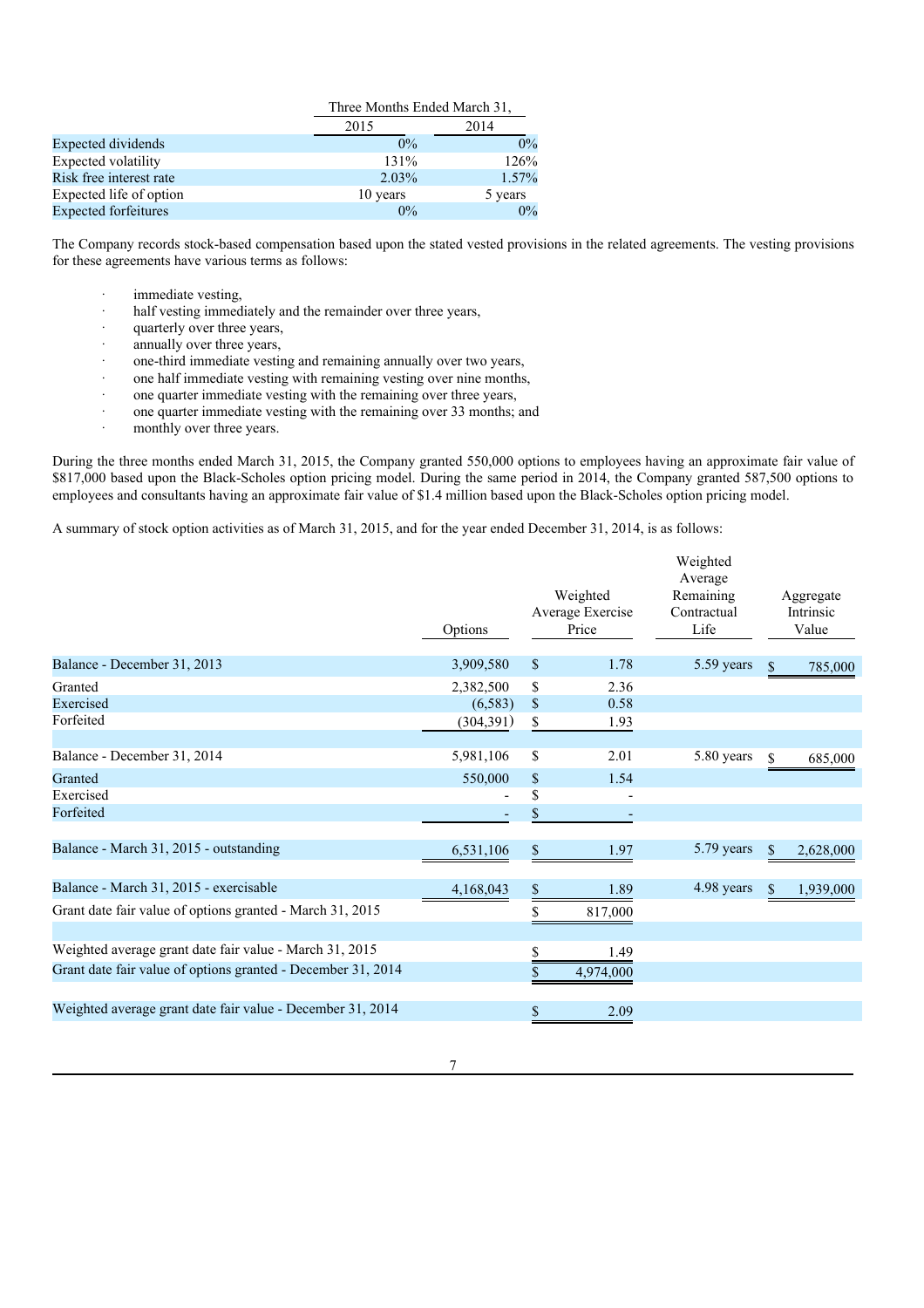Stock-based compensation expense included in general and administrative expenses and research and development expenses relating to stock options issued to employees and consultants for the three months ended March 31, 2015 and 2014 were \$826,000 and \$362,000, respectively

As of March 31, 2015, total unrecognized stock-based compensation expense related to stock options was \$4.0 million, which is expected to be expensed through February 2017.

### **6. Stock Purchase Warrants**

On October 10, 2014, the Company raised net proceeds of \$19.1 million through the sale of 14,059,616 units at a price of \$1.47 per unit to certain institutional investors in a registered direct offering. Each unit consisted of one share of the Company's common stock and a warrant to purchase 0.5 shares of common stock. The warrants, exercisable for an aggregate of 7,029,808 shares of common stock, have an exercise price of \$1.75 per share and a life of five years. The warrants vested immediately and expire October 10, 2019.

The warrants issued in conjunction with the registered direct offering in October 2014 include a provision, that if the Company were to enter into a certain transaction, as defined in the agreement, the warrants would be purchased from the holder at a premium. Accordingly, the Company recorded the warrants as a liability at their estimated fair value on the issuance date and changes in estimated fair value will be recorded as non-cash income or expense in the Company's statement of operations at each subsequent period. At March 31, 2015, the fair value of the warrant liability was \$10.9 million, which represented non-cash expense of \$4.2 million for the three months ended March 31, 2015. In accordance with authoritative accounting guidance, the warrant was valued on the date of grant and in subsequent periods using the Black-Scholes valuation model. The assumptions used by the Company are summarized in the following table:

|                          | March 31,<br>2015 | December 31,<br>2014 |            | <i><b>Issuance</b></i><br>Date |  |
|--------------------------|-------------------|----------------------|------------|--------------------------------|--|
| Closing stock price      | 2.19              |                      | 1.46       | 1.75                           |  |
| Expected dividends       | $0\%$             |                      | $0\%$      | $0\%$                          |  |
| Expected volatility      | 90%               |                      | 90%        | 95%                            |  |
| Risk free interest rate  | 1.26%             |                      | $1.59\%$   | 1.39%                          |  |
| Expected life of warrant | 4.55 years        |                      | 4.79 years | years                          |  |

The following table summarizes the estimated fair value of the warrant liability *(in thousands)*:

| Balance at December 31, 2014              | 6.756  |
|-------------------------------------------|--------|
| Change in fair value of warrant liability | 4.152  |
| Balance at March 31, 2015                 | 10.908 |

As of March 31, 2015, all of the warrants remained outstanding.

On October 25, 2012, the Company entered into a Common Stock Purchase Agreement with certain accredited investors. As part of this agreement, the Company issued warrants to purchase 635,855 shares of common stock to the placement agent, or its permitted assigns. The warrants have an exercise price of \$1.60 and a life of five years. The warrants vested immediately and expire October 25, 2017. Since these warrants were granted as part of an equity raise, the Company has treated them as a direct offering cost. The result of the transaction has no affect to equity. Warrants outstanding as of March 31, 2015 were 316,522.

A summary of warrant activity for the Company for the three months ended March 31, 2015 and for the year ended December 31, 2014 is as follows:

|                              |                          |   | Weighted Average         |
|------------------------------|--------------------------|---|--------------------------|
|                              | Number of Warrants       |   | <b>Exercise Price</b>    |
| Balance at December 31, 2013 | 1,632,501                | S | 1.99                     |
| Granted                      | 7,029,808                |   | 1.75                     |
| Exercised                    | (232,619)                | S | 1.47                     |
| Forfeited                    | (454,896)                |   | 1.88                     |
| Balance at December 31, 2014 | 7,974,794                |   | 1.80                     |
| Granted                      | $\overline{\phantom{0}}$ |   |                          |
| Exercised                    | $\overline{\phantom{0}}$ |   | $\overline{\phantom{0}}$ |
| Forfeited                    |                          |   |                          |
| Balance at March 31, 2015    | 7.974.794                |   | 1.80                     |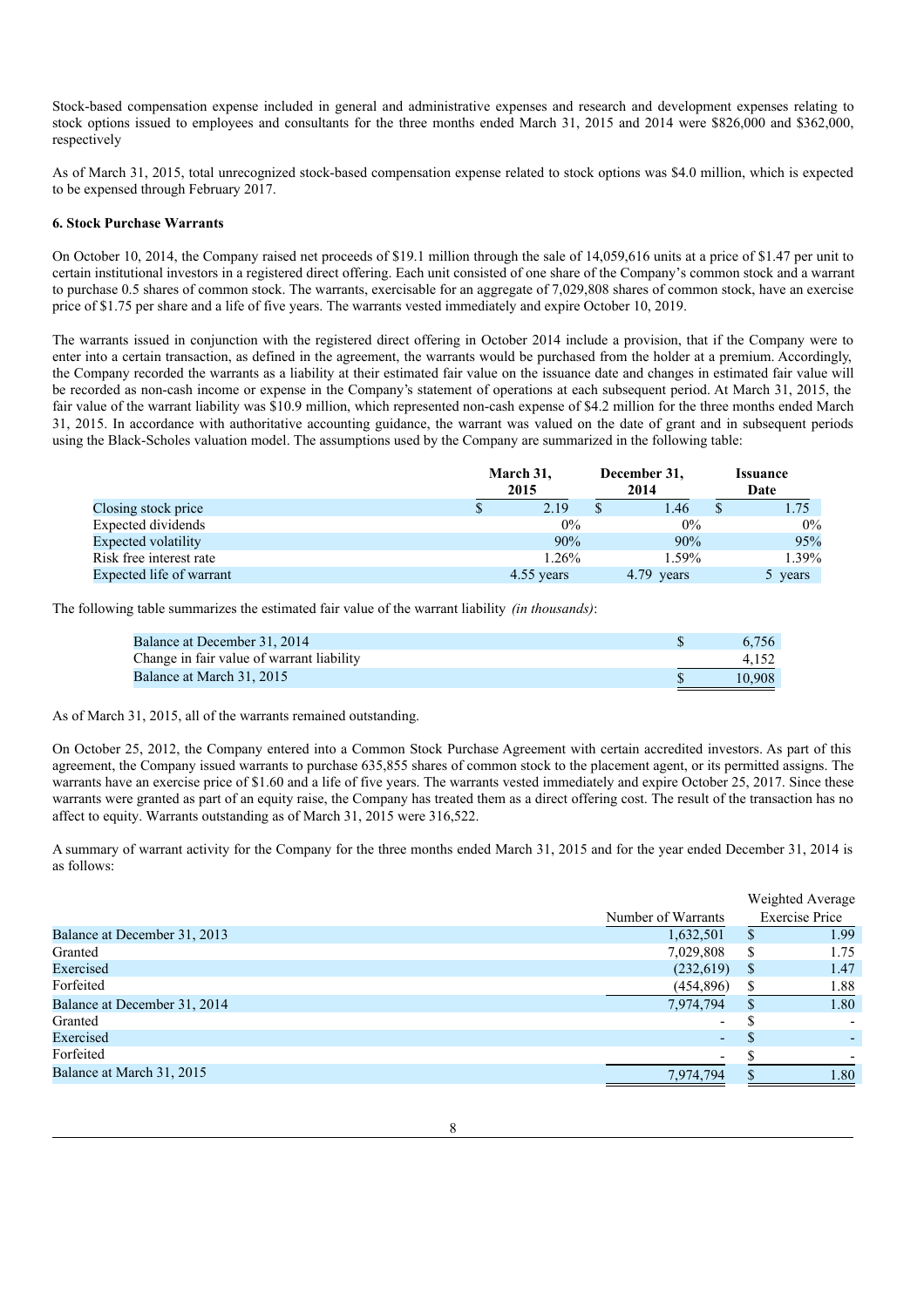A summary of all outstanding and exercisable warrants as of March 31, 2015 is as follows:

|       |          |                 | Weighted Average |                  |  |                 |  |
|-------|----------|-----------------|------------------|------------------|--|-----------------|--|
|       | Exercise | <b>Warrants</b> | Warrants         | Remaining        |  | Aggregate       |  |
| Price |          | Outstanding     | Exercisable      | Contractual Life |  | Intrinsic Value |  |
|       | 1.60     | 316,522         | 316,522          | 2.57 years       |  | 187,000         |  |
|       | 1.75     | 7.029.808       | 7,029,808        | 4.53 years       |  | 3,903,000       |  |
| S     | 2.22     | 517,257         | 517,257          | $1.66$ years     |  |                 |  |
|       | 3.30     | 61,207          | 61.207           | $0.16$ years     |  |                 |  |
|       | 3.75     | 50,000          | 50,000           | $0.88$ years     |  |                 |  |
|       | 1.80     | 7,974,794       | 7,974,794        | 4.21 years       |  | 3,280,000       |  |

# **7. Stockholders' Equity (Deficit)**

During the three months ended March 31, 2015, the Company issued 212,843 shares of common stock to Prev ABR LLC, with a fair value of \$350,000, that was recorded as research and development expense, in consideration for achieving the first two milestones as set forth in the Asset Purchase Agreement dated November 28, 2012. In lieu of receiving any cash payment for achieving the first two milestones, Prev ABR LLC exercised its option to receive the milestone payments in shares of the Company's common stock. The number of shares of common stock issued upon achievement of each milestone was based upon the average of the opening and closing prices of the Company's stock on the date each milestone was achieved as specified in the Asset Purchase Agreement.

### **8. Net Loss per Share**

Net loss per share is computed by dividing net loss by the weighted average number of common shares outstanding. Diluted loss per share is computed by dividing net loss by the weighted average number of common shares outstanding including the effect of common share equivalents. All common equivalent shares were anti-dilutive at March 31, 2014 and 2015, as such there is no separate computation for diluted loss per share. The number of options and warrants for the purchase of common stock, that were excluded from the computations of net loss per common share for the three months ended March 31, 2015 were 6,531,106 and 7,974,794, respectively, and for the three months ended March 31, 2014 were 4,490,497 and 963,168, respectively.

#### 9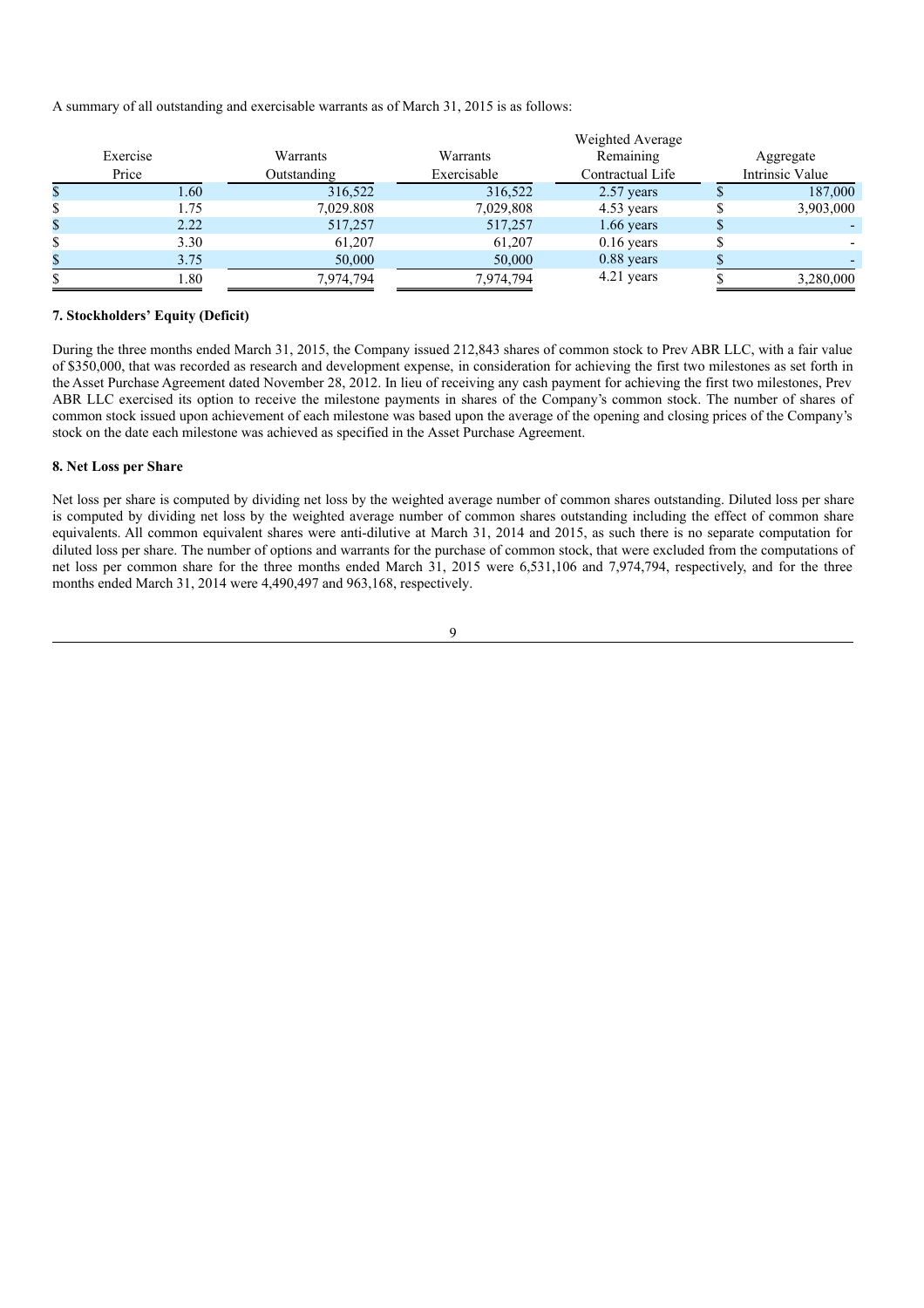# **ITEM 2. MANAGEMENT'S DISCUSSION AND ANALYSIS OF FINANCIAL INFORMATION AND RESULTS OF OPERATIONS**

The following discussion should be read in conjunction with the attached unaudited consolidated financial statements and notes thereto, and with our audited consolidated financial statements and notes thereto for the fiscal year ended December 31, 2014, found in our Annual Report on Form 10-K. In addition to historical information, the following discussion contains forward-looking statements that involve risks, uncertainties and assumptions. Where possible, we have tried to identify these forward looking statements by using words such as "anticipate," "believe," "intends," or similar expressions. Our actual results could differ materially from those anticipated by the forward-looking statements due to important factors and risks including, but not limited to, those set forth under "Risk Factors" in this 10-*Q and as applicable in Part I, Item 1A of our Annual Report on Form 10-K.*

# **Overview**

We are a microbiome-focused, clinical-stage company developing therapeutics to protect the microbiome while targeting pathogen-specific diseases. We are developing an oral biologic to protect the gut microbiome (gastrointestinal (GI) microflora) from intravenous (IV) antibiotics for the prevention of *C. difficile* infection and an oral statin treatment to reduce the impact of methane producing organisms on irritable bowel syndrome with constipation (IBS-C). In addition, we are developing a monoclonal antibody combination for the treatment of Pertussis in collaboration with Intrexon Corporation (NYSE: XON), and a Phase 2 oral estriol drug for the treatment of relapsing-remitting multiple sclerosis (MS) and cognitive dysfunction in MS.

| <b>Therapeutic Area</b>                                            | Product<br>Candidate | <b>Biologic Agent/</b><br><b>Drug Compound</b> | <b>Discovery</b> | Preclinical | Phase 1   | Phase 2 | Phase 3          |
|--------------------------------------------------------------------|----------------------|------------------------------------------------|------------------|-------------|-----------|---------|------------------|
| C. difficile infection/<br>Antibiotic-associated<br>diarrhea (AAD) | <b>SYN-004</b>       | Oral enzyme                                    |                  |             |           |         |                  |
| Irritable bowel<br>syndrome with<br>constipation (IBS-C)           | SYN-010 <sup>C</sup> | Oral drug                                      |                  |             |           |         |                  |
| Relapsing-remitting<br>multiple sclerosis                          | Trimesta™            | Oral estriol                                   |                  |             |           |         |                  |
| Cognitive dysfunction<br>in multiple sclerosis                     | Trimesta™            | Oral estriol                                   |                  |             |           |         |                  |
| Pertussis<br>(whooping cough)                                      | <b>SYN-005 IT</b>    | Monoclonal<br>antibodies                       |                  |             |           |         |                  |
| C - Cedars-Sinai Medical Center collaboration                      |                      |                                                |                  |             | Completed |         | $Planned - 2015$ |

*Product Pipeline:*

- Intrexon Corporation collaboration

T - The University of Texas at Austin collaboration

*Summary of Pathogen-Specific Therapy Programs:*

· *C. dif icile* **infections (CDI):** We are in clinical development of a novel second-generation oral enzyme candidate, SYN-004, for coadministration with commonly used IV beta-lactam antibiotics, intended to protect the microbiome and prevent the development of and severe effects from CDI. CDIs are a leading type of hospital acquired infection (HAI) and are frequently associated with IV antibiotic treatment. Designed to be given orally and co-administered with certain IV beta-lactam antibiotics (e.g., penicillins and cephalosporins), SYN-004 is intended to protect the gut while the IV antibiotics fight the primary infection. SYN-004 is believed to not only have a similar profile to its first-generation predecessor, which demonstrated protection of the microbiome (gut flora) during treatment with certain penicillins, but also has the potential to protect the gut from a broader spectrum of IV beta-lactam antibiotics. Beta-lactam antibiotics are a mainstay in hospital infection management and include the commonly used penicillin and cephalosporin classes of antibiotics. SYN-004's target market is significant and represented by annual U.S. hospitals purchases of approximately 118 million doses of IV beta-lactam antibiotics which are administered to approximately 14 million patients.\* Currently there are no approved treatments designed to protect the gut microbiome from the damaging effects of IV antibiotics. This worldwide market could represent a multi-billion dollar opportunity for us. In November 2014, the U.S. Patent and Trademark Office (USPTO) issued Patent No. 8,894,994 that has claims to compositions of matter and pharmaceutical compositions of beta-lactamases, including SYN-004, and carries a patent term to at least 2031. We also have an extensive patent estate on other aspects of this program which includes patent applications that could carry a term to at least 2035. In the fourth quarter of 2014, we initiated our randomized, double-blind placebo-controlled Phase 1a clinical trial, reported positive topline safety and tolerability results from the Phase 1a clinical trial, and initiated the Phase 1b clinical trial evaluating multiple ascending doses of SYN-004. In February 2015, we reported positive topline results from the Phase 1b clinical trial of escalating doses of oral SYN-004, with no safety or tolerability issues reported at dose levels and dose regimens both meeting and exceeding those expected to be studied in upcoming clinical trials. In March 2015, we reported positive pharmacokinetics data from both Phase 1 clinical trials, with supportive evidence that SYN-004 should have no effect on the IV antibiotic in the bloodstream, allowing the antibiotic to fight the primary infection. We also initiated a Phase 2a clinical trial to evaluate the GI antibiotic-degrading effects and the safety of SYN-004 in March 2015. The initiation of a Phase 2b proof-of-concept clinical trial is expected in the second half of 2015, with Phase 2b topline data anticipated during the second half of 2015.

**\***This information is an estimate derived from the use of information under license from the following IMS Health Incorporated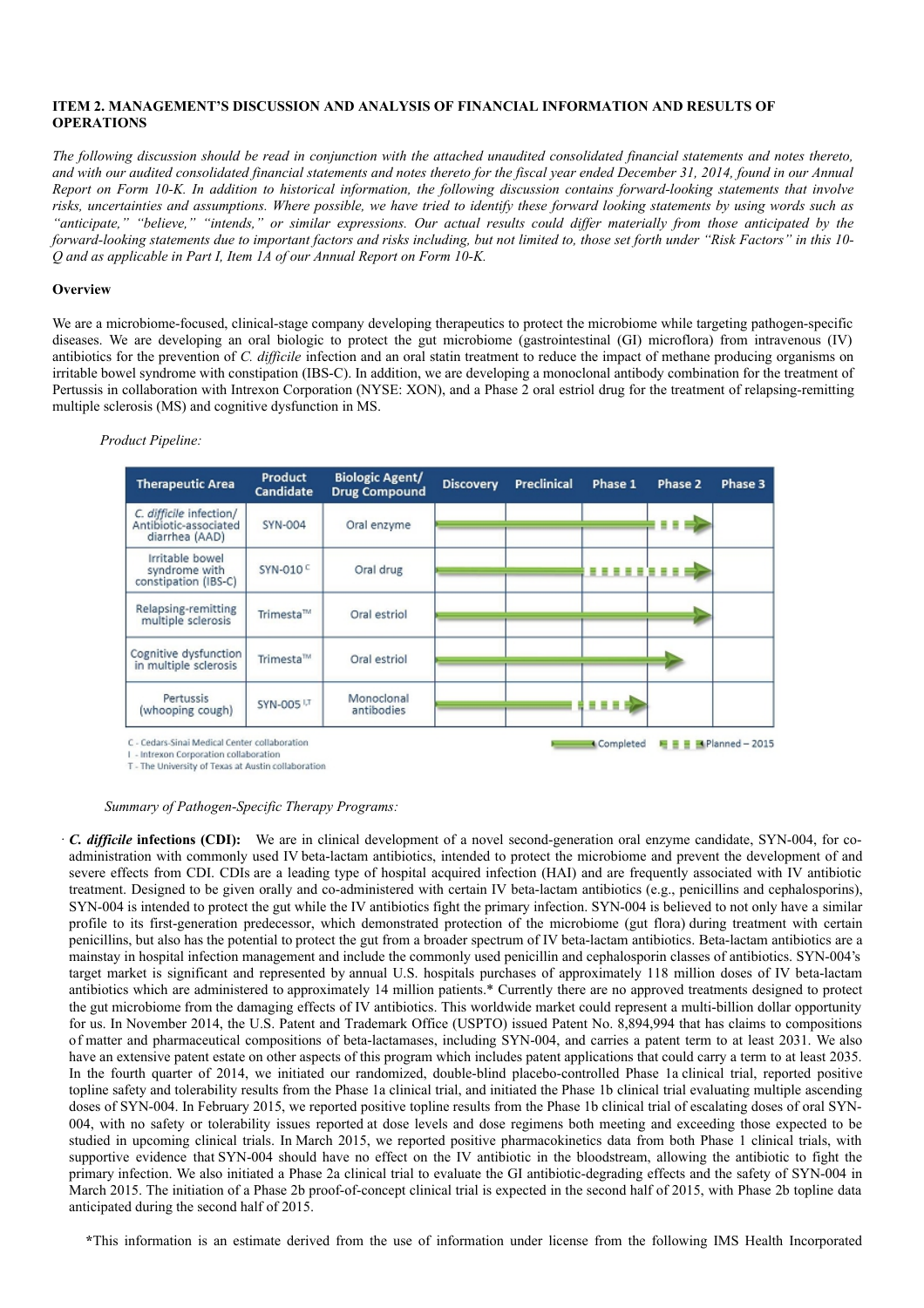information service: CDM Hospital database for full year 2012. IMS expressly reserves all rights, including rights of copying, distribution and republication.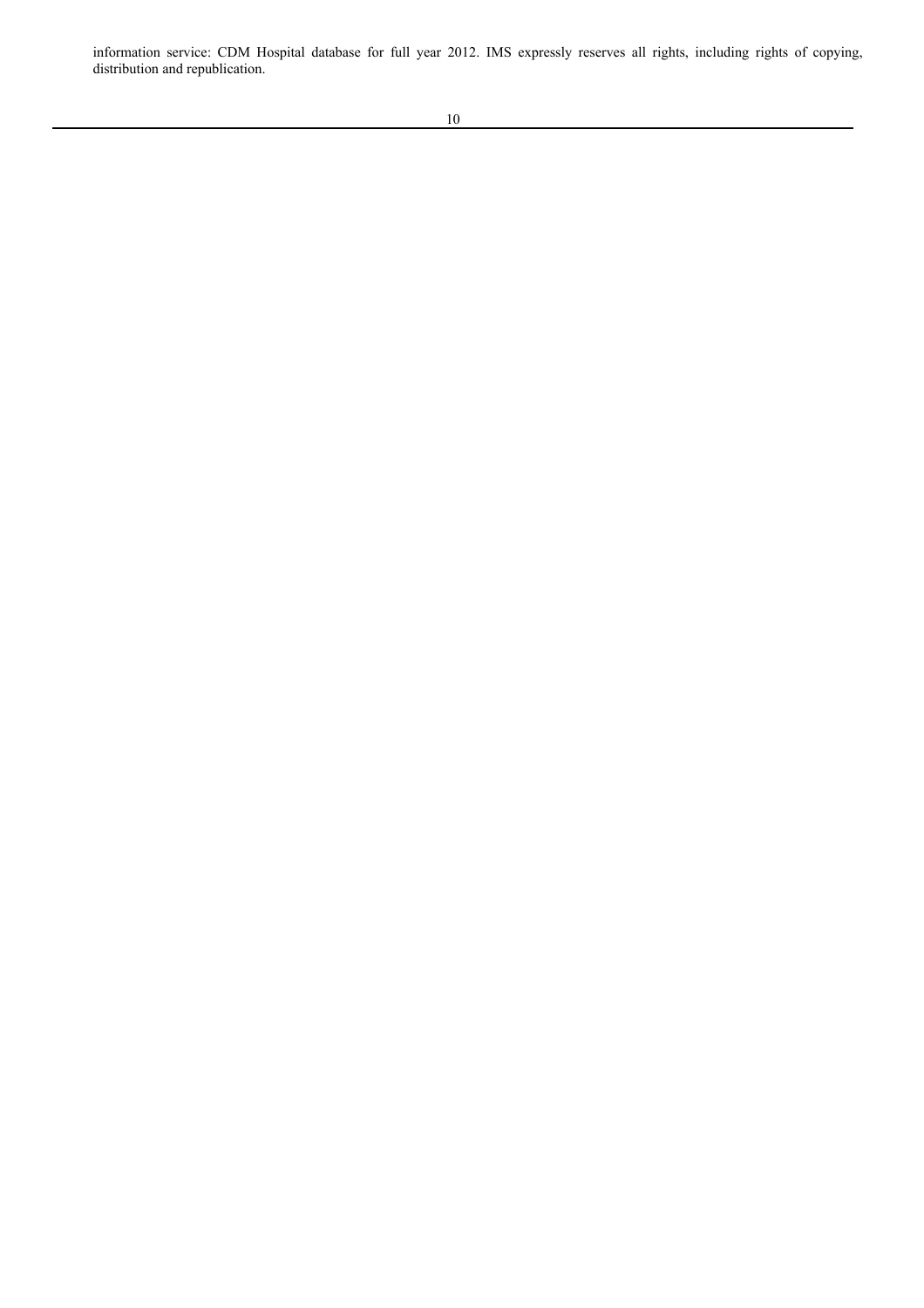- · **IBS-C:** In December 2013, through our majority-owned subsidiary, Synthetic Biomics, Inc., we entered into a worldwide exclusive license agreement with Cedars-Sinai Medical Center (CSMC) for the right to develop products for therapeutic and prophylactic treatments of acute and chronic diseases, including the development of SYN-010 to target IBS-C. An investigational team led by Mark Pimentel, M.D., at CSMC discovered that SYN-010 may reduce the production of methane gas by certain gastrointestinal (GI) microorganisms. Methane produced by these organisms is perceived as an underlying cause of pain, bloating, and constipation associated with IBS-C, and may contribute to the pathology of other diseases. SYN-010 is a modified release formulation of a statin being designed to reduce the impact of methane producing organisms on IBS-C. A 505(b)(2) regulatory pathway is anticipated for the development of SYN-010. We licensed an extensive intellectual property portfolio from CSMC including granted use patents and pending patent applications for SYN-010. Additional worldwide patent filings having composition of matter claims, which were recently filed by CSMC and licensed to us, could extend patent protection of SYN-010 to 2035. Based on guidance from the members on our IBS clinical advisory board, we plan to file an Investigational New Drug (IND) application with the U.S. Food and Drug Administration (FDA) to support the initiation of Phase 2 clinical trials in the second quarter of 2015, with Phase 2 topline data anticipated during the second half of 2015.
- · **Pertussis:** In December 2012, in collaboration with Intrexon Corporation (NYSE: XON) (Intrexon), we initiated development of a monoclonal antibody (mAb) therapy for the treatment of Pertussis infections, more commonly known as whooping cough. Combining two mAbs, SYN-005 is designed to target and neutralize pertussis toxin as a prophylaxis for high-risk newborns and in order to reduce the mortality rate in infected infants. To further the development of this potential therapy for Pertussis, we entered into an agreement with The University of Texas at Austin (UT) to license the rights to certain research and pending patents related to pertussis antibodies. We have patents pending on compositions and uses of SYN-005 and we have an issued U.S. patent on other pertussis mAbs from UT. According to the World Health Organization, each year, *B. pertussis* infection is estimated to cause up to 300,000 deaths worldwide, primarily among unvaccinated infants. Positive preclinical research findings for SYN-005 were reported in April 2014, and again in September 2014, for our proprietary mAb combination therapy for treating Pertussis, in non-human primate studies. In September 2014 we received a U.S. Orphan Drug designation for SYN-005 for the treatment of Pertussis. We intend to seek non-dilutive funding to support preclinical and clinical development of SYN-005 for prophylaxis and treatment of Pertussis, including the anticipated filing of an IND application and the anticipated initiation of a Phase 1 clinical trial.
- · *Acinetobacter infections:* In September 2012, in collaboration with Intrexon, we initiated efforts to develop a mAb therapy for the treatment of *Acinetobacter* infections. Many strains of *Acinetobacter* are multidrug-resistant and pose an increasing global threat to hospitalized patients, wounded military personnel and those affected by natural disasters. A treatment for *Acinetobacter* infections represents a billion dollar market opportunity. This program is in the discovery stage and the generation of a panel of antibodies to treat this infection is ongoing.

#### *Summary of Multiple Sclerosis Program:*

· **Relapsing-Remitting MS:** Patient follow-up is complete in the University of California, Los Angeles (UCLA) led Phase 2, investigatorinitiated, randomized (n = 158), double-blinded, placebo-controlled trial which evaluated our drug candidate, Trimesta, in women with relapsing-remitting MS at 16 sites across the U.S. In April 2014, the lead principal investigator presented positive Phase 2 topline efficacy and safety results. In September 2014, the lead principal investigator presented additional Phase 2 clinical outcome data, including more detailed results on improvements in cognitive and disability measures, at the 2014 Joint Americas and European Committees for Treatment and Research in Multiple Sclerosis Meeting (ACTRIMS-ECTRIMS) in Boston. The data as reported by the lead principal investigator for the UCLA-led Phase 2 study supported the potential of Trimesta to have a novel dual mechanism of action for both the anti-inflammatory effects that improve relapse rate, and a neuroprotective effect that improves standard measures of disability and cognition. Further analyses of the magnetic resonance imaging (MRI) data are ongoing, with topline data expected from the lead principal investigator during the first half of 2015. This investigator-initiated Phase 2 clinical trial was supported by grants exceeding \$8 million, awarded primarily by the National Multiple Sclerosis Society (NMSS) in partnership with the NMSS's Southern California chapter, and the National Institutes of Health. Annual worldwide sales of MS therapies are forecasted to be approximately \$17.8 billion in 2019. We have licensed issued method of treatment patents in the U.S. for MS therapy with estriol and estriol combination therapies (including estriol with Copaxone®) from UCLA, and numerous new provisional patent applications have been filed based on the Phase 2 clinical results. We are engaging with the neurology community and potential strategic partners, as we determine next steps for Trimesta.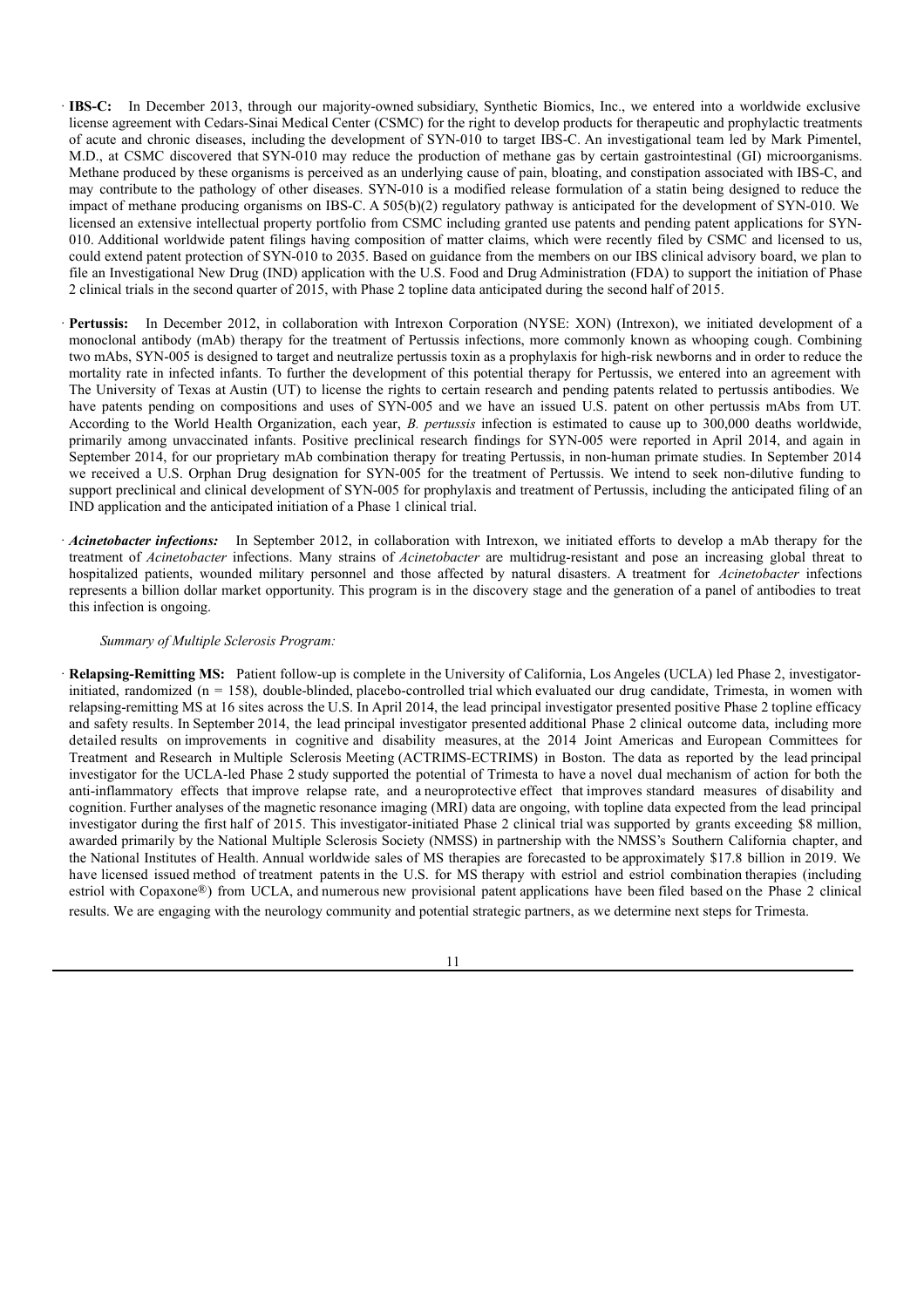· **Cognitive Dysfunction in MS:** Trimesta is also being developed for the treatment of cognitive dysfunction in female MS patients. This 12-month, UCLA-led, randomized, double-blind, placebo-controlled investigator-initiated Phase 2 clinical trial is being conducted at four sites in the United States. The primary endpoint is the effect on cognitive function as assessed by Paced Auditory Serial Addition Test (PASAT). Patient enrollment is ongoing. The majority of the costs of this trial are being funded by grants from foundations and charitable organizations through direct funding to the lead principal investigator and we have pledged approximately \$500,000 to UCLA to partially fund this trial, payable over three years. An estimated 50 - 65% of MS patients are expected to develop disabilities due to cognitive dysfunction and there is currently no approved treatment for this indication.

Since our inception in January 2001, our efforts and resources have been focused primarily on acquiring and developing our product candidates, our clinical trials, raising capital, manufacturing and recruiting personnel. To date, we have financed our operations primarily through public and private sales of our common stock, and we expect to continue to seek to obtain the required capital in a similar manner. We have incurred an accumulated deficit of \$113.4 million through March 31, 2015. We cannot provide any assurance that we will be able to achieve profitability on a sustained basis, if at all, obtain the required funding, obtain the required regulatory approvals, or complete additional corporate partnering or acquisition transactions.

# **Pipeline Programs and Therapeutic Areas**

# *Pathogen-Specific Therapy Programs*

We are developing pathogen-specific therapies for serious infections and diseases, with a focus on protecting the microbiome. Infectious disease outbreaks are increasing while intervention options are declining due to widespread multidrug-resistant bacteria, increasing numbers of immuno-compromised patients (e.g., the elderly and cancer patients), and the isolation of new pathogens. We are developing an oral biologic to protect the GI microflora from the effects of certain IV beta-lactam antibiotics for the prevention of CDI, an oral treatment to reduce the impact of methane producing organisms on IBS-C and a monoclonal antibody combination for the treatment of Pertussis.

# **Microbiome-Focused Therapies:**

Our *C. dif icile* and IBS-C programs are focused on protecting the microbiome, or our gut flora, which is home to billions of bacteria and composed of a natural balance of both "good" beneficial bacteria and "bad" pathogenic bacteria. When that natural balance of all of these bacteria is disrupted, a person's health can be compromised.

# *C. dif icile***:**

According to the Agency for Healthcare Research and Quality, aggregate costs associated with CDI related stays in the hospital were \$8.2 billion in the U.S. during 2009. CDI is a rising global HAI problem in which the toxins produced by *C. difficile* bacteria result in antibioticassociated diarrhea (AAD), and in the most serious cases, pseudomembranous colitis (erosion of the lower GI tract) that can lead to death. The Centers for Disease Control and Prevention (CDC) identified *C. difficile* as an "urgent public health threat," particularly given its resistance to many drugs used to treat other infections. CDI is a major, unintended risk associated with the prophylactic or therapeutic use of IV antibiotics, which may alter the natural balance of microflora that normally protect the GI tract, leading to *C. dif icile* overgrowth and infection. Other risk factors for CDI include hospitalization, prolonged length of stay, underlying illness, immune-compromising conditions including the administration of chemotherapy, and advanced age.

CDI is a widespread and often drug resistant infectious disease. It is estimated that 1.1 million patients are infected with *C. dif icile* annually in the U.S.\*, and it has been reported that 30,000 patients die with a *C. difficile* infection each year. CDI has surpassed methicillin-resistant staphylococcus aureus (MRSA) as the most frequent hospital acquired infection. Controlling the spread of CDI has proven challenging, as the *C. difficile* spores are easily transferred to patients via normal contact with healthcare personnel and with inanimate objects. There is currently no vaccine or approved product for the prevention of CDI.

\*This information is an estimated derived from the use of information under license from the following IMS Health Incorporated information service: CDM Hospital database for full year 2012. IMS expressly reserves all rights, including rights of copying, distribution and republication.

# *C. dif icile: Acquisition of Clinical-Stage Program*

In November 2012, we acquired a series of oral beta-lactamase enzymes (P1A, P2A and P3A) and related assets targeting the prevention of CDI, the leading HAI that generally occurs secondary to treatment with IV antibiotics. The acquired assets include a pre-IND package for P3A (now known as SYN-004), Phase 1 and Phase 2 clinical data for P1A, manufacturing processes and data, and a portfolio of issued and pending U.S. and international patents intended to support an IND and Biologics License Application (BLA) with the FDA. Utilizing this portfolio of assets, we developed a proprietary, second generation oral beta-lactamase enzyme product candidate, SYN-004.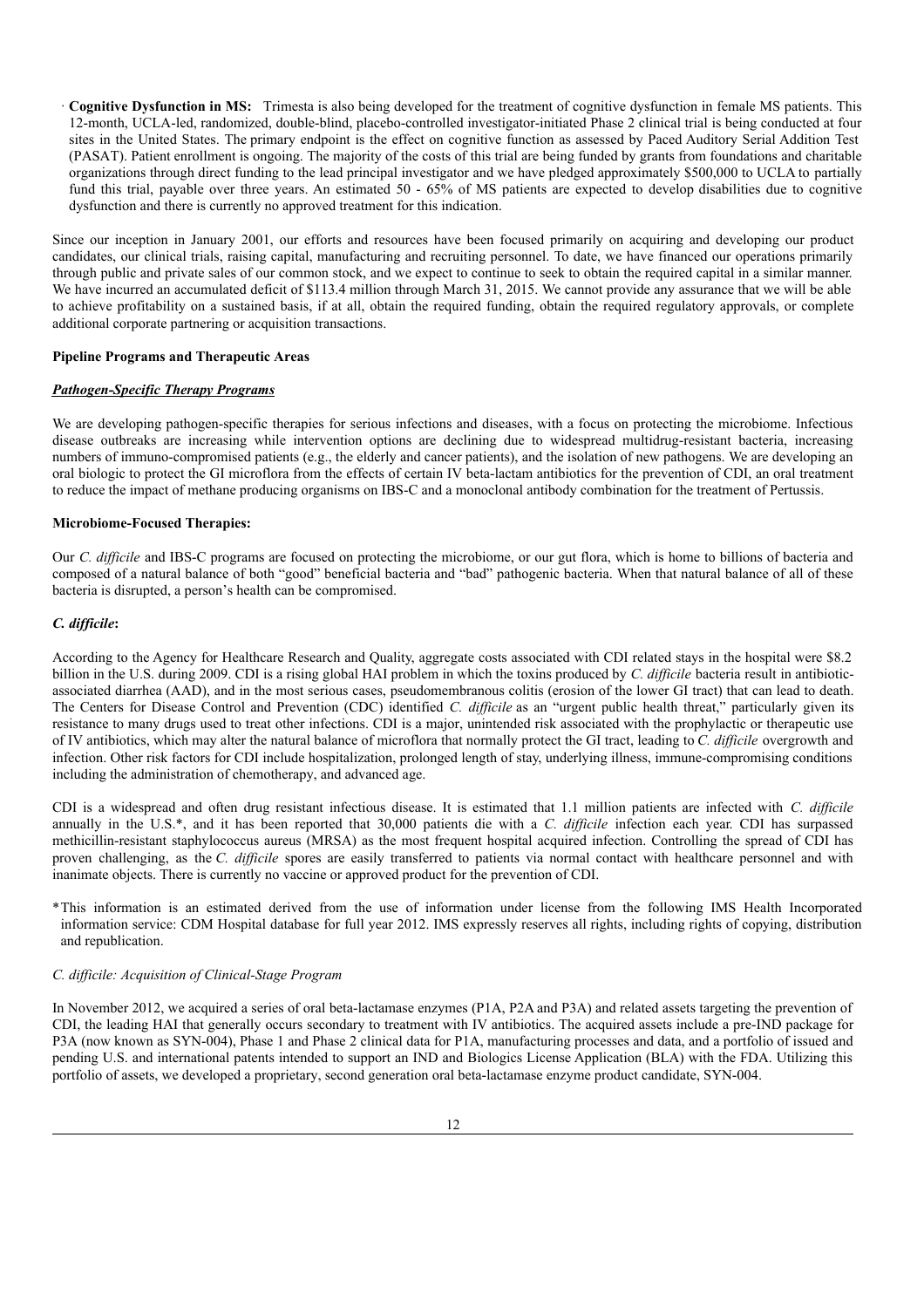When co-administered with certain IV beta-lactam antibiotics, it is expected that SYN-004 can degrade the antibiotic that is excreted in the GI tract, thus preserving the natural balance of the patient's microflora, and preventing opportunistic infections including CDI. Beta-lactam antibiotics are a mainstay in hospital infection management and include the commonly used penicillin and cephalosporin classes of antibiotics. SYN-004's target market is significant and represented by annual U.S. hospitals purchases of approximately 118 million doses of IV beta-lactam antibiotics which are administered to approximately 14 million patients.\* Currently there are no approved treatments designed to protect the microbiome from the damaging effects of IV antibiotics. The worldwide market for SYN-004 could represent a multi-billion dollar opportunity for us.

\*This information is an estimated derived from the use of information under license from the following IMS Health Incorporated information service: CDM Hospital database for full year 2012. IMS expressly reserves all rights, including rights of copying, distribution and republication.

# *C. dif icile: Oral Enzyme Background*

Beta-lactamase enzymes have the ability to degrade beta-lactam antibiotics that may be excreted into the GI tract. P1A (the first generation candidate) showed acceptable safety and tolerability in a Phase 1 study. In addition, two Phase 2 clinical studies demonstrated that P1A had the ability to preserve GI microflora in hospitalized patients treated with IV ampicillin or the combination of piperacillin and tazobactam.

# *C. dif icile: Preclinical and Clinical Development*

Compared to the first generation oral enzyme candidate, P1A, we believe that the second generation candidate, SYN-004, will have activity against a broader spectrum of beta-lactam antibiotics, including both penicillins and certain cephalosporins. Due to the structural similarities between P1A and SYN-004, and based on previous discussions with the FDA, certain preclinical data collected on P1A was used in support of an IND for our new product candidate, SYN-004.

In June 2014, we formed a Clinical Advisory Board (CAB) to support development of SYN-004. The CAB is comprised of industry leaders Mark Wilcox, M.D., (Chairman), Curtis Donskey, M.D., Ciarán Kelly, M.D. and Tom Louie, M.D., all of whom are providing expertise and guidance on each aspect of the *C. difficile* clinical program.

In August 2014, we announced an agreement with Evonik Corporation for Good Manufacturing Practices (GMP) manufacturing of our proprietary oral beta-lactamase enzyme, SYN-004. Evonik formulated and encapsulated enterically coated SYN-004 for oral delivery for use in our Phase 1a, 1b and planned Phase 2a clinical trials, using material generated by our API manufacturer FUJIFILM Diosynth Biotechnologies UK Limited. In January 2015, we entered into an agreement with Halo Pharmaceutical (Whippany, NJ) to formulate and encapsulate enterically coated SYN-004 for oral delivery for use in our planned Phase 2b and other future clinical trials, using material generated by our Active Pharmaceutical Ingredient (API) manufacturer FUJIFILM Diosynth Biotechnologies UK Limited.

In December 2014, we initiated Phase 1a and 1b clinical trials of SYN-004, and also reported positive topline safety and tolerability results from the Phase 1a study. In February 2015, we reported positive topline results from the Phase 1b clinical trial of escalating doses of oral SYN-004, with no safety or tolerability issues reported at dose levels and dose regimens both meeting and exceeding those expected to be studied in upcoming clinical trials.

In March 2015, we reported positive pharmacokinetic data from both Phase 1 clinical trials, with supportive evidence that SYN-004 should have no effect on the IV antibiotic in the bloodstream, allowing the antibiotic to fight the primary infection. We also initiated a Phase 2a clinical trial to evaluate the GI antibiotic-degrading effects and the safety of SYN-004. The initiation of a Phase 2b proof-of-concept clinical trial is expected in the second half of 2015, with Phase 2b topline data anticipated during the second half of 2015.

In March 2015, we also announced that late-breaking preclinical results supporting the development of SYN-004 were accepted for poster presentation at Digestive Disease Week ® (DDW) 2015 in Washington DC in May 2015. The late-breaking abstract title is "*SYN-004, a* Clinical Stage Oral Beta-Lactamase Therapy, Protects the Intestinal Microflora from Antibiotic-Mediated Damage in Humanized Pigs."

In April 2015, we announced that clinical data supporting the development of SYN-004 were selected for poster presentation at the 115<sup>th</sup> General Meeting of the American Society of Microbiology (ASM2015) in New Orleans, LA in May-June 2015. The abstract title is "Clinical Evaluation of SYN-004, an Oral Beta-Lactamase Therapy for the Prevention of Antibiotic-Induced Disruption of Intestinal *Microflora*." A second poster featured data that support expanding the development of therapeutics designed to protect the microbiome from all beta-lactam antibiotics for the prevention of *C. dif icile* infection, beyond penicillins and cephalosporins was also selected. The abstract title is "Development of Therapeutic Agents that Protect the Colonic Microflora from All Beta-Lactam Antibiotics for the *Prevention of Clostridium dif icile Infection*."

# *C. dif icile*: *Intellectual Property*

In November 2014, the USPTO issued U.S. Patent 8,894,994 that has claims to compositions of matter and pharmaceutical compositions of beta-lactamases, including SYN-004, and carries a patent term to at least 2031. In addition to this newly granted patent, we have numerous related granted and pending U.S. and international patent applications that are central to our intellectual property estate. Further, we continue to grow our intellectual property estate with new filings, many of which would expire in at least 2035, if granted.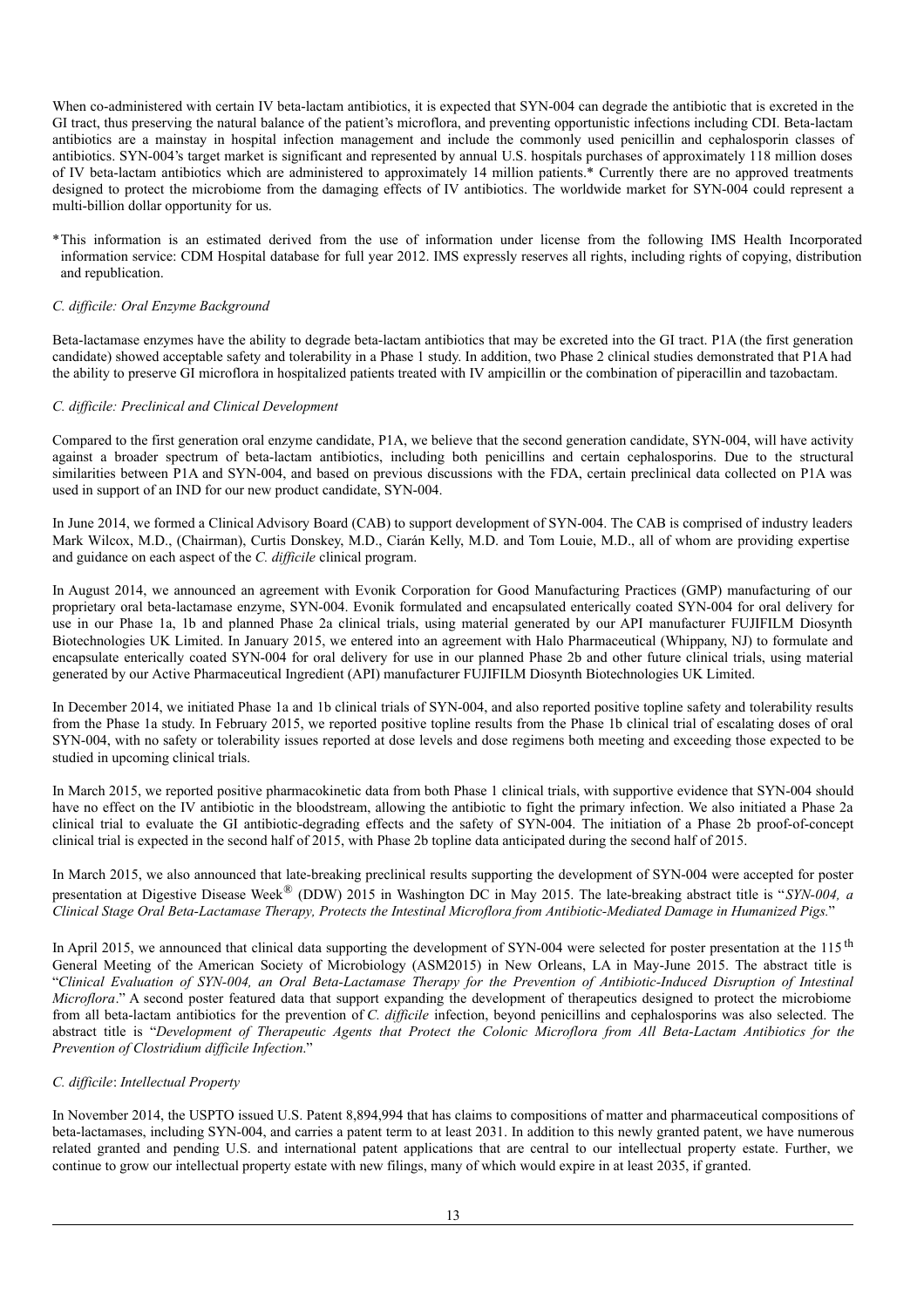### **IBS-C:**

Irritable Bowel Syndrome (IBS) is a functional GI disorder characterized by gas, abdominal pain, bloating and diarrhea or constipation, or alternating episodes of both. According to reports published by The International Foundation for Functional Gastrointestinal Disorders (IFFGD), IBS affects an estimated 10 to 15 percent of the population, or as many as 40 million Americans. The illness affects both men and women; two-thirds of diagnosed sufferers are women. The onset of IBS can begin anytime from adolescence to adulthood. Four bowel patterns may be seen with IBS, including: IBS-C (constipation predominant), IBS-D (diarrhea predominant), IBS-M (mixed diarrhea and constipation) and IBS-A (alternating diarrhea and constipation). The development of SYN-010 is an oral treatment intended to reduce the impact of methane producing organisms on IBS-C.

It has been reported that up to one-third of all IBS patients have IBS-C. Current FDA-approved therapies for the treatment of IBS-C include AMITIZA<sup>®</sup> (lubiprostone) and LINZESS<sup>®</sup> (linaclotide). Prescription and over-the-counter laxatives are also used by IBS-C patients for symptomatic relief. According to GlobalData, sales of approved drugs to treat IBS-C in seven major markets are projected to reach \$1.3 billion by 2018.

# *IBS-C: Acquisition of Clinical-Stage Program*

In December 2013, we entered into a worldwide exclusive license agreement with CSMC for the right to develop products for therapeutic and prophylactic treatments for acute and chronic diseases. We licensed from CSMC a portfolio of intellectual property comprised of several U.S. and international patents and pending patent applications for various fields of use, including IBS-C, obesity and diabetes. An investigational team led by Mark Pimentel, M.D. at CSMC has discovered that these products may reduce the production of methane gas by certain GI microorganisms. Methane produced by these microorganisms is perceived as the underlying cause of pain, bloating, and constipation associated with IBS-C, and may contribute to the pathology of other diseases. Initially we will focus on the development of SYN-010, an oral treatment being designed to reduce the impact of methane producing organisms on IBS-C.

### *IBS: Gas Producing Organisms Background*

In the 1990's, research showed that IBS patients (over a given time) produced five times more gas than did people without IBS. Since the only source of those gases was bacterial, the initial presumption was that IBS patients had excessive bacteria in the colon. Subsequent studies showed that IBS patients had excessive quantities of gas in the small bowel; these data were the catalyst for studying small bowel bacteria in IBS. Normally the small intestine contains a very small quantity of bacteria. In published studies, indirect measures of small bowel bacteria suggest that 84% of IBS sufferers have excessive quantities of bacteria typically found in the colon. The CSMC investigational team led by Dr. Pimentel is researching a recent theory that defines IBS as a bacterial disease. Gut microflora that should normally be confined to the large intestine inappropriately colonize the small intestine. This process is referred to as small intestine bacterial overgrowth (SIBO), which results in gas, bloating, abdominal pain and altered stool habits characterized by IBS.

### *IBS-C: Methane Producing Organisms Background*

Further research by the CSMC investigational team led by Dr. Pimentel is focused on the IBS-C patient population. Extensive studies conducted by Dr. Pimentel and collaborators have shown that overproduction of methane gas is directly associated with bloating, pain and constipation in IBS-C patients. CSMC investigators have discovered that inhibiting intestinal methane production may reverse constipation associated with IBS-C, and can be beneficial in other major diseases such as obesity and type 2 diabetes.

### *IBS-C: Preclinical and Clinical Development*

Efforts led by Dr. Pimentel included formulating and testing non-antibiotic FDA-approved oral drug candidates for ultimate product registration via potential expedited pathways. Such candidates are intended for the reduction or elimination of methane gas production within the intestines, with the goal of having little or no unintended impact on a patient's normal GI microflora.

In April 2014, we formed a CAB to support development of SYN-010, and also announced that gastroenterologist and lead investigator for the IBS-C program, Dr. Mark Pimentel, is the Chair of the CAB. In October 2014, we announced the expansion of the IBS-C CAB to include William Chey, M.D., Gail M. Comer, M.D., Anthony J. Lembo, M.D., and, Philip Schoenfeld, M.D., MSEd, MSc.

In September 2014, we announced that our candidate, SYN-010, is a modified release formulation of a statin being designed to reduce the impact of methane producing organisms on IBS-C. A 505(b)(2) regulatory pathway is anticipated for the development of SYN-010.

Based on guidance from the members on our IBS CAB, we plan to file an IND application with the U.S. FDA to support the initiation of Phase 2 clinical trials in the second quarter of 2015, with Phase 2 topline data anticipated during the second half of 2015.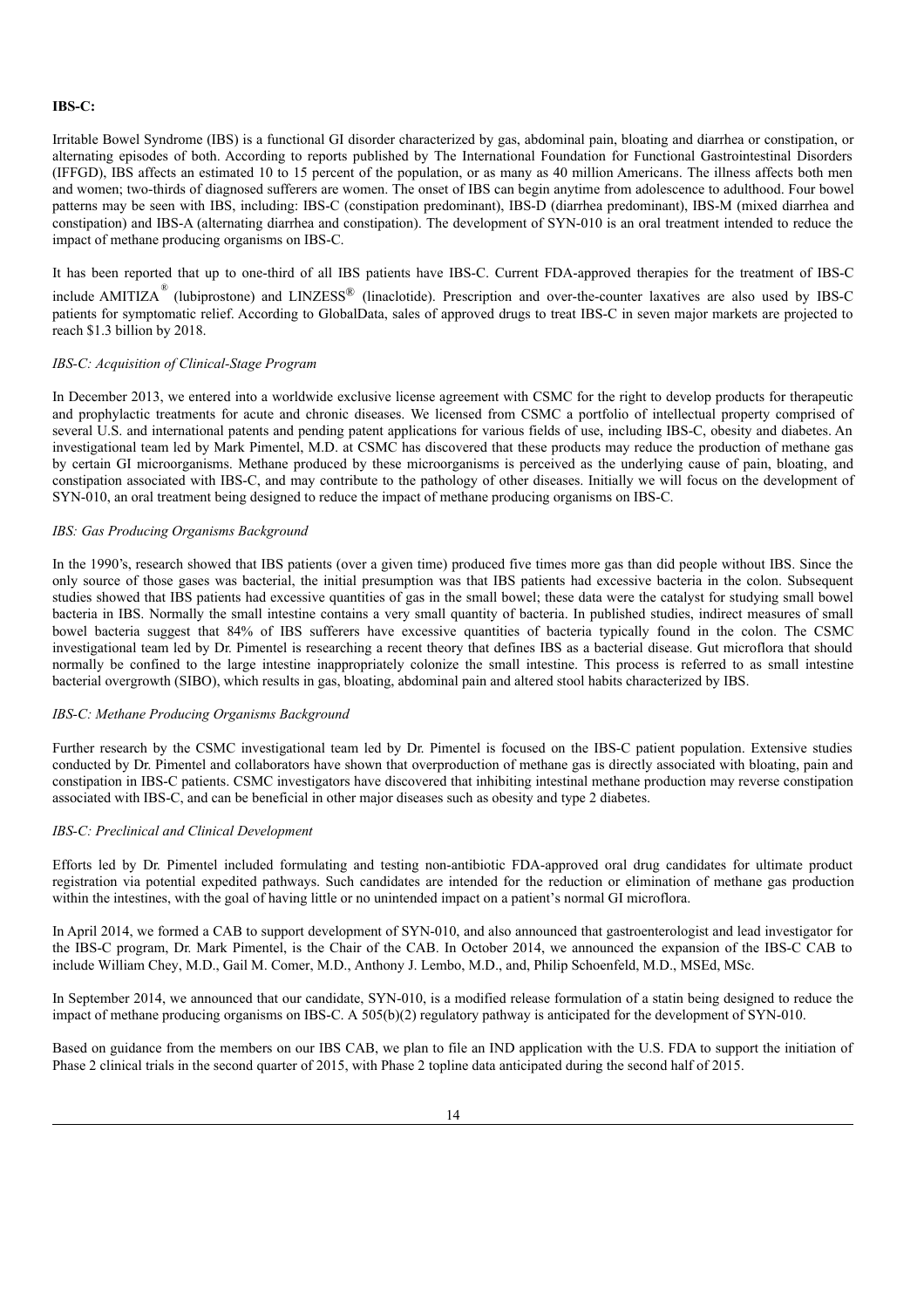In February 2015, we announced that preclinical results supporting the development of SYN-010 (based on research performed at Cedars-Sinai Medical Center under the direction of Dr. Mark Pimentel), our candidate therapy to reduce the impact of methane producing organisms on IBS-C, were accepted for poster presentation at DDW 2015 in Washington DC in May 2015. The abstract title is "*Lovastatin improves stool form in Methanobrevibacter smithii colonized rats with constipation.*"

### *IBS-C: Intellectual Property*

An extensive intellectual property portfolio including granted use patents and pending patent applications for SYN-010 has been licensed to us by CSMC. Additional worldwide patent filings, including composition of matter claims, among other claims, recently filed by CSMC and licensed to us could extend patent protection of SYN-010 to 2035.

### *Monoclonal Antibodies:*

### *Monoclonal Antibodies for Infectious Diseases*

Acting as the body's army, antibodies are proteins, generally found in the bloodstream, that provide immunity in detecting and destroying pathogens, such as viruses and bacteria and their associated toxins. MAbs can also be designed and produced as therapeutic agents, utilizing protein engineering and recombinant production technologies. The mAbs being developed under our collaboration with Intrexon are intended to supplement a patient's own immune system by providing the means to specifically and rapidly neutralize and/or clear specific pathogens and toxins of interest in a process known as "passive immunity". Many pathogens that cause infectious diseases are innately resistant to, or over time have developed increased resistance to, antibiotics and other drugs.

# *Intrexon Collaboration: Monoclonal Antibodies for Infectious Diseases*

In August 2012, we entered into a worldwide exclusive channel collaboration ("Second ECC") with Intrexon through which we intend to develop a series of mAb therapies for the treatment of certain infectious diseases not adequately addressed by existing therapies. Utilizing Intrexon's comprehensive suite of proprietary technologies, including the mAbLogix  $TM$  platform for rapid discovery of fully human mAbs and the LEAP<sup>®</sup> cell processing station, our initial efforts have targeted three infectious disease indications.<sup>\*\*</sup> To date, we have initiated development of mAb therapies for the treatment of Pertussis and *Acinetobacter* infections.

# \*\*mAbLogix<sup>TM</sup> and LEAP<sup>®</sup> are trademarks of Intrexon Corporation.

#### *Pertussis:*

*Bordetella pertussis (B. pertussis)* is a gram-negative bacterium that infects the upper respiratory tract, causing uncontrollable and violent coughing. Antibiotic treatment does not have a major effect on the course of Pertussis, because while it can eliminate the *B. pertussis* bacteria from the respiratory tract, it does not neutralize the pertussis toxin. Infants with Pertussis often require hospitalization in pediatric intensive care units, frequently requiring mechanical ventilation. Pertussis in adults generally leads to a chronic cough referred to as the "cough of 100 days." The incidence of Pertussis is increasing due to the declining effectiveness of the acellular vaccine introduced in the 1990s, exposure of unvaccinated and under-vaccinated individuals including infants who are not yet fully vaccinated, exposure of individuals whose immunity has diminished over time, as well as asymptomatic carriers.

According to the World Health Organization there are 50 million cases of whooping cough and *B. pertussis* infection that are estimated to cause up to 300,000 deaths each year worldwide, primarily among unvaccinated infants. Recent news reports throughout the U.S. indicate that the pertussis vaccine introduced in the 1990s does not provide long-term protection and, as a result, whooping cough cases have increased to a 60-year high.

#### *Pertussis: Intrexon Collaboration and The University of Texas at Austin Agreement*

In December 2012, we initiated mAb development for the treatment of Pertussis focusing on toxin neutralization pursuant to our August 2012 collaboration with Intrexon. Unlike antibiotics, we are developing a therapy comprising a combination of two mAbs, SYN-005, to target and neutralize the pertussis toxin as a prophylaxis for high-risk newborns and in order to reduce the mortality rate in infected infants.

To further the development of this potential therapy for pertussis, we have entered into an agreement with The University of Texas at Austin to license the rights to certain research and pending patents related to pertussis antibodies. These research efforts are being conducted at the Cockrell School of Engineering in the laboratory of Associate Professor, Jennifer A. Maynard, Ph.D., the Laurence E. McMakin, Jr. Centennial Faculty Fellow in the McKetta Department of Chemical Engineering. Dr. Maynard brings to the project her expertise in defining the key neutralizing epitopes of pertussis toxin to optimize the potential efficacy of antibody therapeutics.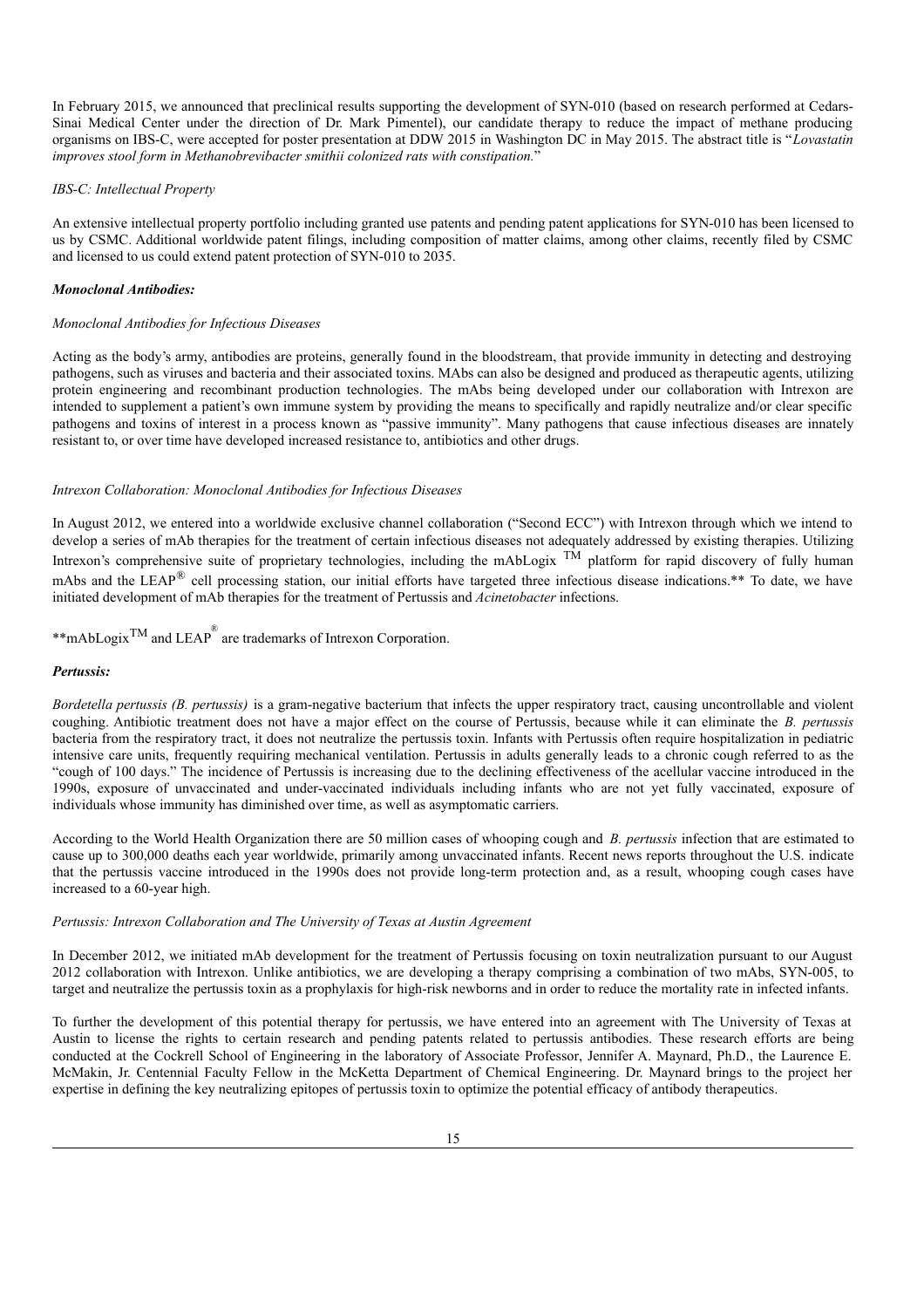# *Pertussis: Preclinical and Clinical Development*

Working with our collaborator, Intrexon, and our academic collaborator, The University of Texas at Austin, we established a combination of two humanized antibodies designed to neutralize pertussis toxin, a major cause of pertussis-mediated infant morbidity and mortality. Benchtop studies demonstrated high affinity binding to the toxin, as well as potent neutralization of the toxin. In addition, the antibodies were highly efficacious in a murine model of pertussis in which they completely mitigated elevations of the white blood cell count that is characteristic of the illness.

In April 2014, and again in September 2014, we received positive preclinical research findings for SYN-005, our proprietary mAb combination therapy for treating Pertussis (whooping cough), in three non-human primate studies  $(n = 19)$ . In the latter two Pertussis studies in particular, SYN-005 rapidly blunted the rise in white blood cell count that is characteristic of the disease and accelerated its return to baseline.

In addition, during September 2014 we received U.S. Orphan Drug designation from the FDA for SYN-005 for the treatment of Pertussis.

We intend to seek non-dilutive funding to support additional preclinical and clinical development of SYN-005 for the prophylaxis and treatment of Pertussis, including the anticipated filing of an IND application, and the anticipated initiation of a Phase 1 clinical trial.

In April 2015, preclinical efficacy data that support advancing SYN-005 toward the clinic were presented in two poster presentations at the European Congress of Clinical Microbiology and Infectious Diseases meeting (ECCMID) 2015 in Copenhagen, Denmark. The data suggest that SYN-005 has therapeutic potential to diminish morbidity, long-term complications and mortality from Pertussis in critically ill infants. In addition, the data support a prophylactic approach for use in newborns that has the potential to save thousands of lives annually, particularly in the developing world where the unmet need is greatest.

# *Pertussis: Intellectual Property*

We have patents pending on compositions and uses of SYN-005 and we have an issued U.S. patent and patents pending on other pertussis mAbs from UT.

# *Acinetobacter Infections:*

*Acinetobacter baumanii* is a difficult to treat pathogen due to its rapid and well-established development of resistance to most antibiotics, making it a multidrug-resistant pathogen. In addition, as a biofilm-forming pathogen, *Acinetobacter baumanii* has the ability to survive up to twice as long as non-biofilm-forming pathogens. In the U.S., *Acinetobacter baumanii* has been reported to be the cause of up to 2.6% of hospital acquired infections, 1.3% of bloodstream infections and 7.0% of ICU respiratory tract infections, and more than half of the *Acinetobacter baumanii* isolates are multidrug-resistant. According to published articles, mortality rates associated with *Acinetobacter* infections as high as 43.0% are reported in hospitals and ICU settings. While *Acinetobacter baumanii* is a well-documented pathogen in the hospital setting, this pathogen also poses an increasing danger to wounded servicemen and women in military treatment centers and to those treated in trauma centers following natural disasters.

A treatment for *Acinetobacter* infections represents a billion dollar market opportunity.

# *Acinetobacter: Intrexon Collaboration*

In September 2012, we initiated a mAb discovery and development program for *Acinetobacter* infections pursuant to our August 2012 collaboration with Intrexon. This program is in the discovery stage and the generation of a panel of antibodies is ongoing.

# *Multiple Sclerosis Program*

# *Relapsing-Remitting MS:*

MS is a progressive neurological disease in which the body loses the ability to transmit messages along the central nervous system, leading to pain, loss of muscle control, paralysis, cognitive impairment and in some cases death. According to the NMSS, more than 2.3 million people worldwide (approximately 400,000 patients in the U.S. of which approximately 65% are women) have been diagnosed with MS. The diagnosis is typically made in young adults, ages 20 to 50. According to the NMSS, approximately 85% of MS patients are initially diagnosed with the relapsing-remitting form, and  $10 - 15\%$  with other progressive forms.

There are nine FDA-approved therapies for the treatment of relapsing-remitting MS: Betaseron<sup>®</sup>, Rebif<sup>®</sup>, Avonex<sup>®</sup>, Copaxone<sup>®</sup>, Tysabri<sup>®</sup>, Gilenya<sup>®</sup>, Extavia<sup>®</sup>, Aubagio<sup>®</sup> and Tecfidera<sup>®</sup>. Many of these therapies provide only a modest benefit for patients with relapsing-remitting MS. All of these drugs except Gilenya<sup>®</sup>, Aubagio<sup>®</sup> and Tecfidera<sup>®</sup> require frequent (daily, weekly & monthly) injections (or infusions) on an ongoing basis and can be associated with unpleasant side effects (such as flu-like symptoms) and high rates of non-compliance among users. Despite the availability of therapies for the treatment of relapsing-remitting MS, the disease is highly underserved and exacts a heavy personal and economic toll. Annual worldwide sales of MS therapies have been forecasted to reach approximately \$17.8 billion in 2019.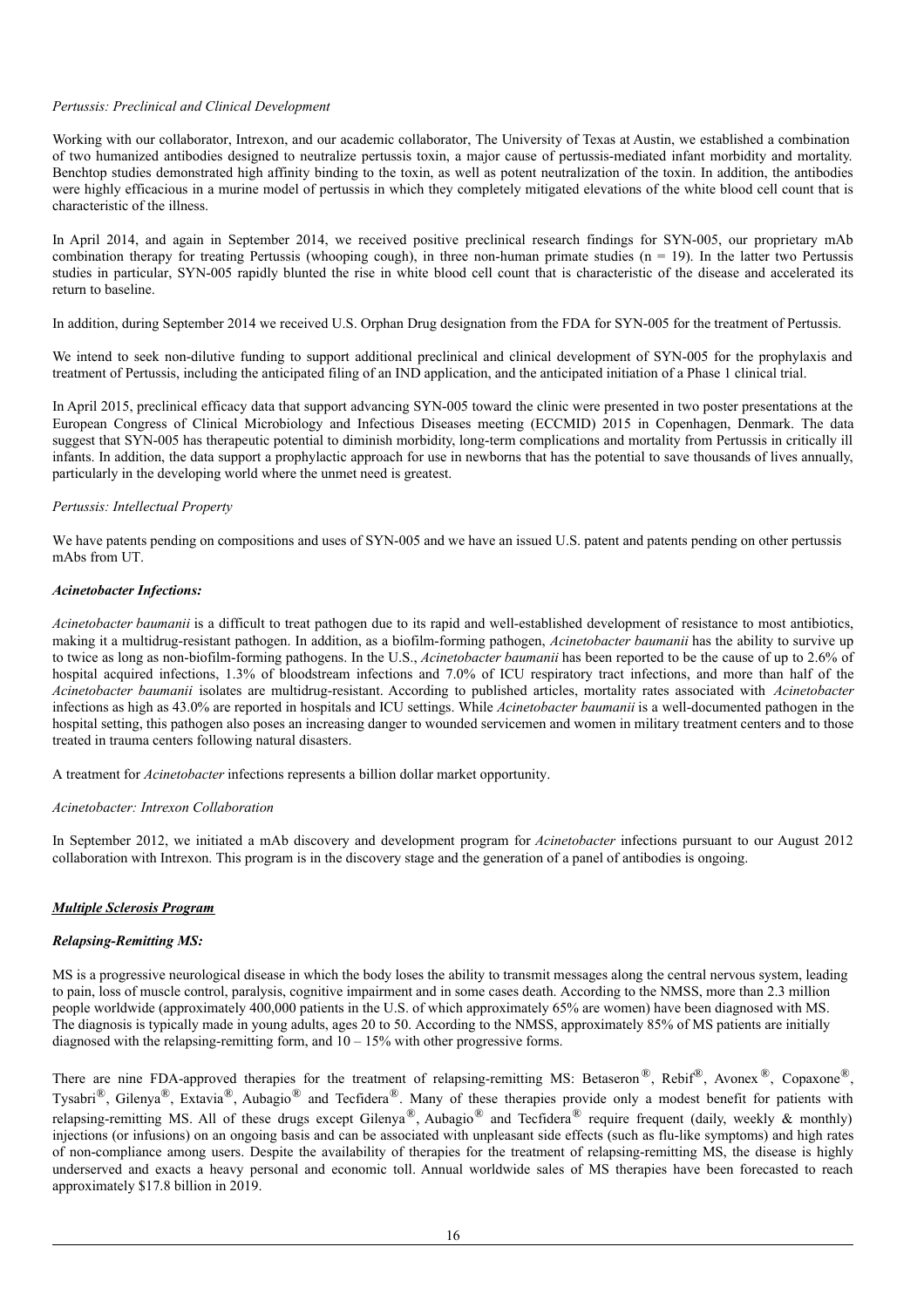### *Relapsing-Remitting MS: Background*

Research has shown that pregnant women with MS tend to experience a spontaneous reduction of disease symptoms during pregnancy, particularly in the third trimester. The PRIMS (Pregnancy In MS) study published in 1998, a landmark observational clinical study published in the *New England Journal of Medicine* followed 254 women with MS during 269 pregnancies and for up to one year after delivery. The PRIMS study demonstrated that relapse rates were significantly reduced by  $71\%$  (p < 0.001) through the third trimester of pregnancy compared to pre-pregnancy-rates, and that relapse rates increased by 120% (p < 0.001) during the first three months after birth (post-partum) and then return to pre-pregnancy rates. It has been hypothesized that the female hormone, estriol, produced by the placenta during pregnancy, plays a role in "fetal immune privilege", a process that prevents a mother's immune system from attacking and rejecting the fetus. The maternal levels of estriol increase linearly through the third trimester of pregnancy until birth, whereupon it abruptly returns to low circulating levels. The anti-autoimmune effects of estriol are thought to be responsible for the therapeutic effects experienced by MS patients during pregnancy.

Rhonda Voskuhl, M.D., Director, UCLA MS program, UCLA Department of Neurology, has published that plasma levels of estriol achieved during pregnancy have immunomodulatory effects. Dr. Voskuhl further postulated and tested in a pilot clinical study that oral doses of estriol may have a therapeutic benefit when administered to non-pregnant female MS patients.

Estriol has been approved and marketed for over 40 years throughout Europe and Asia for the oral treatment of post-menopausal symptoms. It has never been approved by the U.S. FDA for any indication.

### *Relapsing-Remitting MS: Clinical Development*

Trimesta (oral estriol) is being developed as an adjunctive once-daily treatment for relapsing-remitting MS in women. An investigatorinitiated, 10-patient, 22-month, single-agent, crossover clinical trial to study the therapeutic effects of 8 mg of oral Trimesta taken daily in non-pregnant female relapsing-remitting MS patients was completed in the U.S. The total volume and number of gadolinium-enhancing lesions were measured by brain MRI (an established neuroimaging measure of disease activity in MS). Over the next three months of treatment with Trimesta, the median total enhancing lesion volumes decreased by 79% ( $p = 0.02$ ) and the number of lesions decreased by 82% (p = 0.09). They remained decreased during the next 3 months of treatment, with lesion volumes decreased by 82% (p = 0.01), and numbers decreased by 82% ( $p = 0.02$ ). Following a six-month drug holiday during which the patients were not on any drug therapies, median lesion volumes and numbers returned to near baseline pretreatment levels. Trimesta therapy was reinitiated during a four-month retreatment phase of this clinical trial. The relapsing-remitting MS patients again demonstrated a decrease in enhancing lesion volumes of 88% (p = 0.008) and a decrease in the number of lesions by 48% (p = 0.04) compared with original baseline scores. The study was published by the lead principal investigator in Ann Neurol. 2002 Oct;52(4):421-8.

Patient follow-up is complete in the UCLA-led Phase 2, investigator-initiated, randomized (n = 158), double-blinded, placebo-controlled trial which evaluated our drug candidate, Trimesta, in women with relapsing-remitting MS at 16 sites across the U.S. Positive Phase 2 topline efficacy and safety results were presented in April 2014 by lead principal investigator, Dr. Rhonda Voskuhl of UCLA at the 66<sup>th</sup> American Academy of Neurology Annual Meeting. Dr. Voskuhl presented additional Phase 2 clinical outcome data, including more detailed results on improvements in cognitive and disability measures, at the 2014 Joint ACTRIMS-ECTRIMS in Boston in September 2014. The data as reported by Dr. Voskuhl for the UCLA-led Phase 2 study demonstrated the potential of Trimesta to have a novel dual mechanism of action for both the anti-inflammatory effects that improve relapse rate, and a neuroprotective effect that improves standard measures of disability and cognition.

Specifically, Dr. Voskuhl reported the following results:

- (i) *Annualized relapse rate:* <sup>A</sup> 47% reduction in annualized relapse rate in the Trimesta+Copaxone ® arm as compared to the placebo+Copaxone  $\degree$  arm (active control arm) at 12 months of therapy ( $p = 0.02$ ), meeting the primary endpoint of the trial. These improvements in annualized relapse rate were sustained during the 24 months of therapy. When compared to the placebo+Copaxone  $\degree$  arm at 24 months, the Trimesta+Copaxone  $\degree$  arm demonstrated a 32% lower relapse rate (p = 0.11).
- (ii) *Cognitive disability:* Patients in the Trimesta+Copaxone ® arm who had Paced Auditory Serial Addition Test (PASAT) scores lower than 55 before treatment (PASAT scale maximum of 60) experienced an approximately 12%, or 6 point, improvement in cognitive scores within 12 months of treatment ( $p < 0.05$ ). This improvement from baseline was sustained throughout the 24 month study. In addition, a significantly larger proportion of patients in the Trimesta+Copaxone arm demonstrated sustained improvement in cognition during the entire 24 month period, as approximately 33% of the patients showed sustained improvement of at least 3 points during this time period, compared to only about 21% in the placebo+ Copaxone  $\degree$  arm (p < 0.05).
- (iii) *Physical disability:* Expanded Disability Status Scale (EDSS) scores in the Trimesta+Copaxone ® arm significantly improved during 24 month follow-up by at least 0.5 point ( $p = 0.03$ ) compared to the placebo+Copaxone arm which experienced no change in EDSS scores. The between group difference showed a positive trend ( $p = 0.25$ ). The 25 foot walk test showed a significant difference, while the patients in the Trimesta+Copaxone arm were stable during the study, those in the active control arm did worse. The between group difference ( $p = 0.02$ ).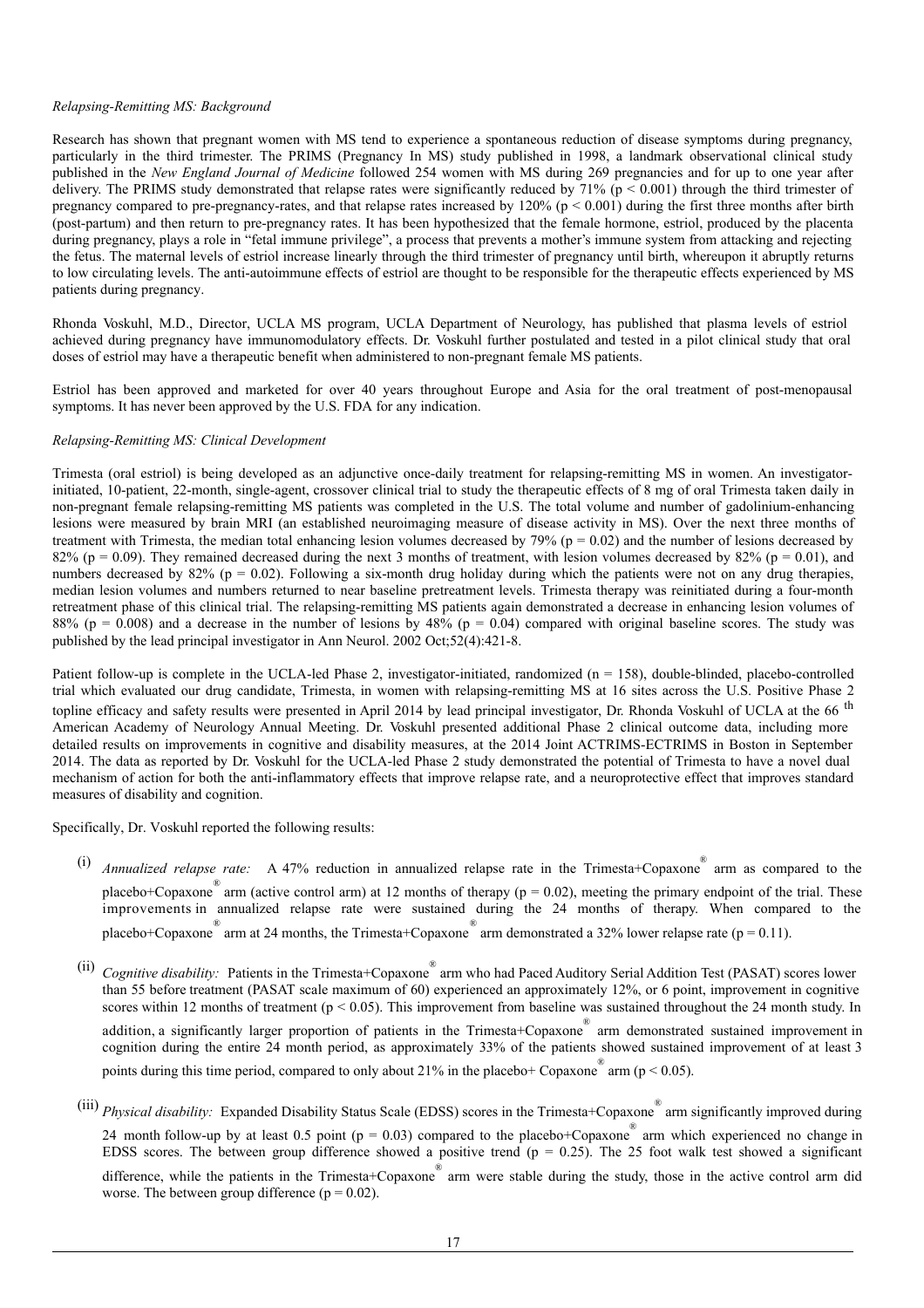In addition, adjunctive oral Trimesta plus injectable standard of care Copaxone<sup>®</sup> demonstrated a strong safety profile and was well tolerated by women in the study. Further analyses of the MRI data are ongoing by UCLA, with topline data expected from the lead principal investigator during the second quarter of 2015. We are engaging with the neurology community and potential strategic partners, as we determine next steps for Trimesta.

This investigator-initiated Phase 2 clinical trial was supported by grants exceeding \$8 million, awarded primarily by the NMSS in partnership with the NMSS's Southern California chapter, and the National Institutes of Health.

# *Relapsing-Remitting MS: Intellectual Property*

In March 2014, we announced that the USPTO issued U.S. Patent No. 8,658,627 entitled, *Pregnancy Hormone Combination for Treatment of Autoimmune Diseases*, to the Regents of the University of California. The patent includes claims to the use of our drug candidate, Trimesta, in conjunction with a gestagen for the treatment of MS and other autoimmune diseases. The patent also includes a claim for the

administration of Trimesta, a gestagen and a third standard of care MS agent, such as glatiramer acetate injection (Copaxone®), interferon beta-1a (Avonex<sup>®</sup>, Rebif<sup>®</sup>), interferon beta-1b (Betaseron<sup>®</sup>, Extavia<sup>®</sup>) or sphingosine-1-phosphate receptor modulator (Gilenya<sup>®</sup>).

In April 2013, we announced that the USPTO issued U.S. Patent No. 8,372,826 entitled, *Estriol Therapy for Multiple Sclerosis and Other Autoimmune Diseases*, to the Regents of the University of California which includes claims to the use of our drug candidate, Trimesta, in combination with glatiramer acetate injection (Copaxone®). According to Teva Pharmaceutical Industries Ltd.'s Form 20-F for the year ended December 31, 2014, filed with the SEC on February 9, 2015, Copaxone<sup>®</sup> continued to be the leading MS therapy in the U.S, and globally, with approximately \$4.2 billion in global net revenues. Currently marketed exclusively by Teva Pharmaceutical Industries Ltd., U.S. Orange Book patents on Copaxone<sup>®</sup> expired in May 2014 and, subject to further judicial review, in September 2015.

Through our wholly owned subsidiary, we hold the exclusive worldwide license to issued U.S. Patents 8,895,539, 8,658,627, 8,372,826 and 6,936,599, as well as pending patents for MS and other autoimmune diseases covering the uses of our drug candidate, Trimesta. Numerous new provisional patent applications have been filed based on the Phase 2 clinical results.

# *Cognitive Dysfunction in MS:*

According to the NMSS and the Multiple Sclerosis Society of Canada publication, *Hold that Thought! Cognition and MS*, it is fairly common for people with MS to complain of cognitive difficulties, such as remembering things, finding the right words and the ability to concentrate. Among MS patients,  $50 - 65\%$  have some degree of cognitive dysfunction.

The major areas of cognition that may be affected include complex attention and executive functions*.* Complex attention involves multitasking, the speed with which information can be processed, learning and memory, and perceptual skills; executive functions include problem solving, organizational skills, the ability to plan, and word finding. Just as the nature, frequency, and severity of MS-related physical problems can widely vary, not all people with MS will have cognitive dysfunction, and no two people will experience exactly the same type or severity.

# *Cognitive Dysfunction in MS: Background*

In the investigator-initiated, 10-patient, 22-month, single-agent, crossover clinical trial conducted by Dr. Rhonda Voskuhl, a statistically significant 14% improvement from baseline in the PASAT cognitive testing scores ( $p = 0.04$ ) was observed in relapsing-remitting MS patients after six months of Trimesta therapy. PASAT is a routine cognitive test performed in patients with a wide variety of neuropsychological disorders such as MS. The PASAT scores are expressed as a mean percent change from baseline.

# *Cognitive Dysfunction in MS: Clinical Development*

Our Trimesta drug candidate is also being developed for the treatment of cognitive dysfunction in female MS patients. This randomized, double-blind, placebo-controlled Phase 2 clinical trial to evaluate Trimesta's potential neuroprotective and therapeutic effect on cognitive dysfunction in female MS patients is currently enrolling relapsing-remitting or secondary-progressive female MS patients at four clinical sites in the United States, including UCLA. Up to 64 patients between the ages of 18 and 50 will be randomized 1:1 into the treatment and placebo groups. Investigators will administer either oral Trimesta or a matching placebo, in addition to an FDA-approved MS treatment, including Copaxone®, Avonex®, Betaseron®, Extavia®, Rebif<sup>®</sup>, Gilenya®, Aubagio<sup>®</sup> and Tecfidera®. Each patient will be dosed and monitored for one year after being enrolled. The primary endpoint in this clinical trial being run under an investigator-initiated IND application is expected to be improvement in PASAT cognitive testing scores versus matching placebo. We and a private foundation pledged to equally support this new clinical trial, and we will also provide Trimesta drug supply. The trial also received contributions from several other supporters. Patient recruitment and enrollment into this trial is ongoing.

# **Critical Accounting Policies**

The consolidated financial statements are prepared in conformity with U.S. GAAP, which require the use of estimates, judgments and assumptions that affect the reported amounts of assets and liabilities, the disclosure of contingent assets and liabilities at the date of the financial statements, and the reported amounts of revenues and expenses in the periods presented. We believe that the accounting estimates employed are appropriate and resulting balances are reasonable; however, due to inherent uncertainties in making estimates, actual results could differ from the original estimates, requiring adjustments to these balances in future periods. The critical accounting estimates that affect the consolidated financial statements and the judgments and assumptions used are consistent with those described in the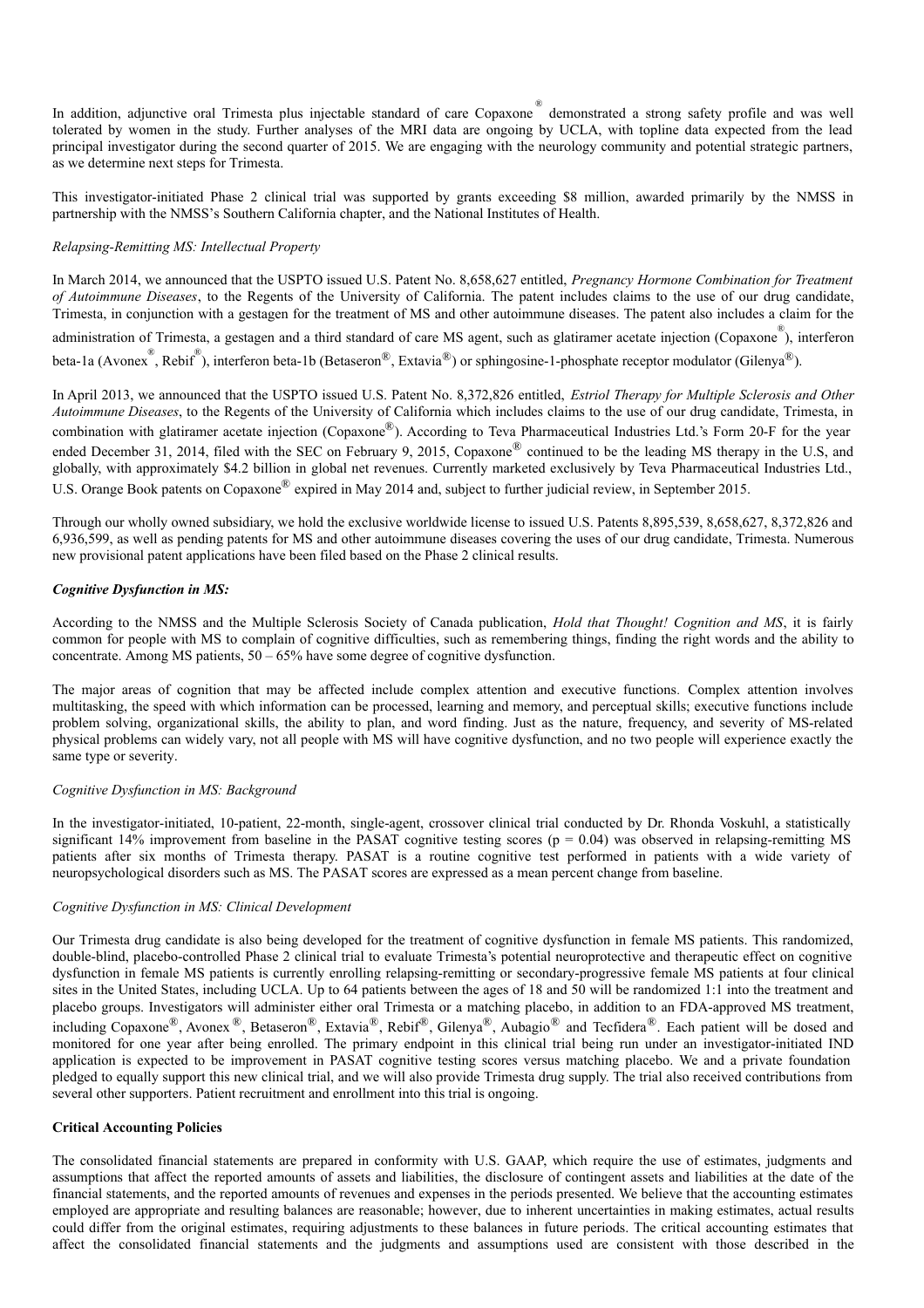Management's Discussion and Analysis of Financial Condition and Results of Operations section in our 2014 Form 10-K.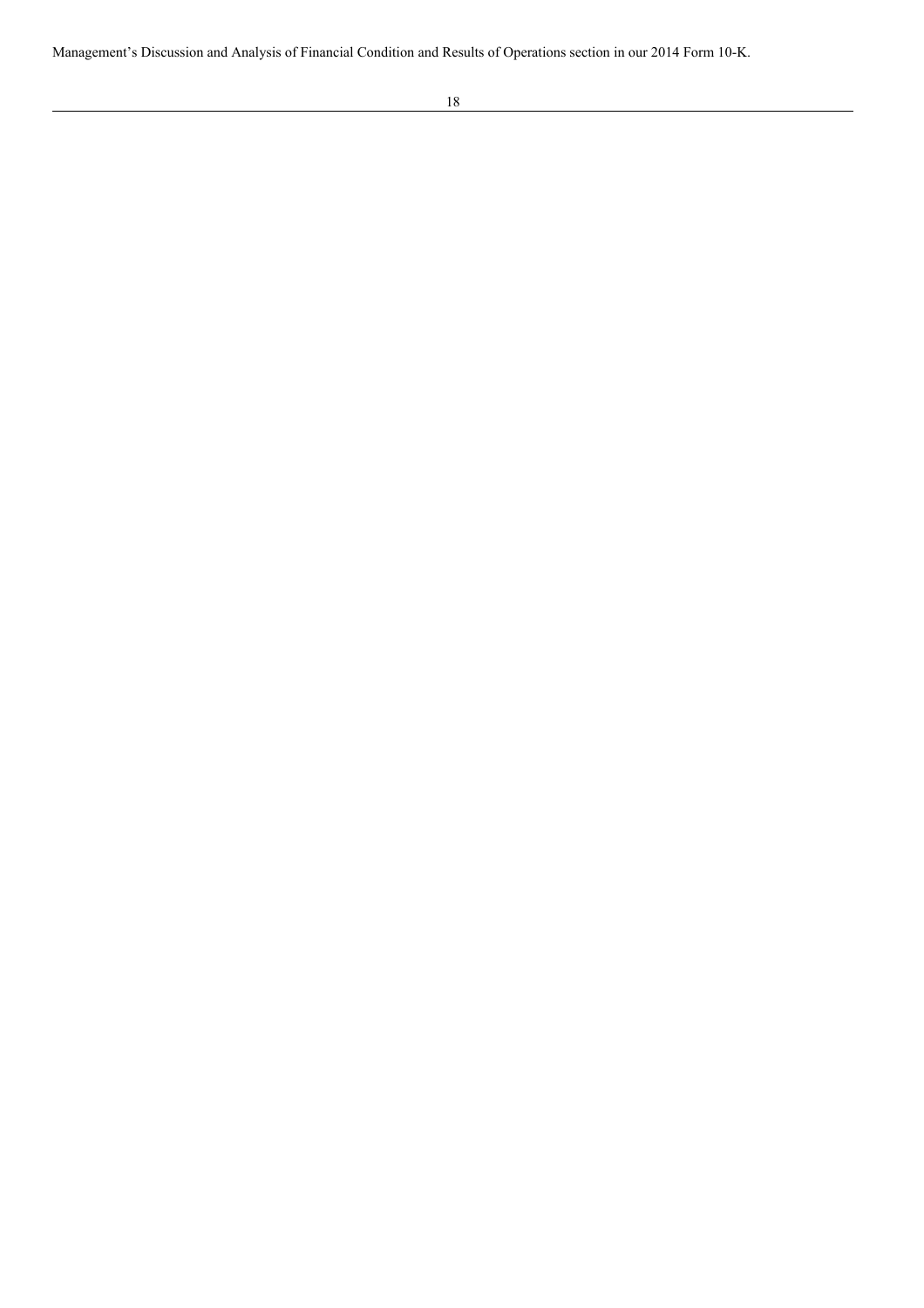### **Results of Operations**

# *Three Months Ended March 31, 2015 and 2014*

### *General and Administrative Expenses*

General and administrative expenses increased to \$1.7 million for the three months ended March 31, 2015, from \$1.1 million for the three months ended March 31, 2014. This increase of 53% is primarily the result of increased employee costs, audit fees related to the additional procedures required under the accelerated filer status and stock compensation expense for the three months ended March 31, 2015. The charge relating to non-cash stock-based compensation expense was \$582,000 for the three months ended March 31, 2015, compared to \$255,000 for the three months ended March 31, 2014.

### *Research and Development Expenses*

Research and development expenses increased by 139% to \$6.5 million for the three months ended March 31, 2015, from \$2.7 million for the three months ended March 31, 2014. This increase is primarily the result of increased program costs associated with expanded clinical development programs, manufacturing and research activities within our pathogen-specific microbiome-focused pipeline, including our *C. difficile*, IBS-C and Pertussis programs. Research and development expenses also include a \$1.0 million expense for achieving the third milestone as set forth in the Asset Purchase Agreement with Prev ABR LLC, dated November 28, 2012. Prev ABR LLC exercised its option to receive the milestone payment in shares of our common stock that were issued in April 2015. The charge relating to non-cash stock-based compensation expense was \$246,000 for the three months ended March 31, 2015, compared to \$107,000 for the three months ended March 31, 2014.

### *Other Income (Expense)*

Other expense was \$4.2 million for the three months ended March 31, 2015, compared to other income of \$1,000 for the three months ended March 31, 2014. Other expense for the three months ended March 31, 2015 is primarily due to non-cash expense of \$4.2 million from the change in fair value of warrants. The increase in the fair value of the warrants was due to the increase in our stock price from the previous period. There was no non-cash expense relating to fair value of warrants for the three months ended March 31, 2014.

#### *Net Loss*

Our net loss was \$12.4 million, or \$0.17 per common share for the three months ended March 31, 2015, compared to a net loss of \$3.8 million, or \$0.07 per common share for the three months ended March 31, 2014.

### **Liquidity and Capital Resources**

We have financed our operations since inception primarily through proceeds from equity financings, corporate partnering license fees, laboratory revenues and miscellaneous equipment sales.

Our cash totaled \$12.0 million as of March 31, 2015, a decrease of \$5.5 million from December 31, 2014. During the three months ended March 31, 2015, the primary use of cash was for working capital requirements and operating activities which resulted in a net loss of \$12.4 million for the three months ended March 31, 2015.

Our continued operations will primarily depend on our ability to raise additional capital from various sources including equity and debt financings, as well as, license fees from potential corporate partners, joint ventures and grant funding. Such additional funds may not become available on acceptable terms and there can be no assurance that any additional funding that we do obtain will be sufficient to meet our needs in the long term. We will continue to fund operations from cash on hand and through the similar sources of capital previously described. We can give no assurance that any additional capital that we are able to obtain will be sufficient to meet our needs.

#### *Current and Future Financing Needs*

We have incurred an accumulated deficit of \$113.4 million through March 31, 2015. With the exception of the quarter ended June 30, 2010, we have incurred negative cash flow from operations since we started our business. We have spent, and expect to continue to spend, substantial amounts in connection with implementing our business strategy, including our planned product development efforts, our clinical trials, and our research and discovery efforts.

However, the actual amount of funds we will need to operate is subject to many factors, some of which are beyond our control. These factors include the following: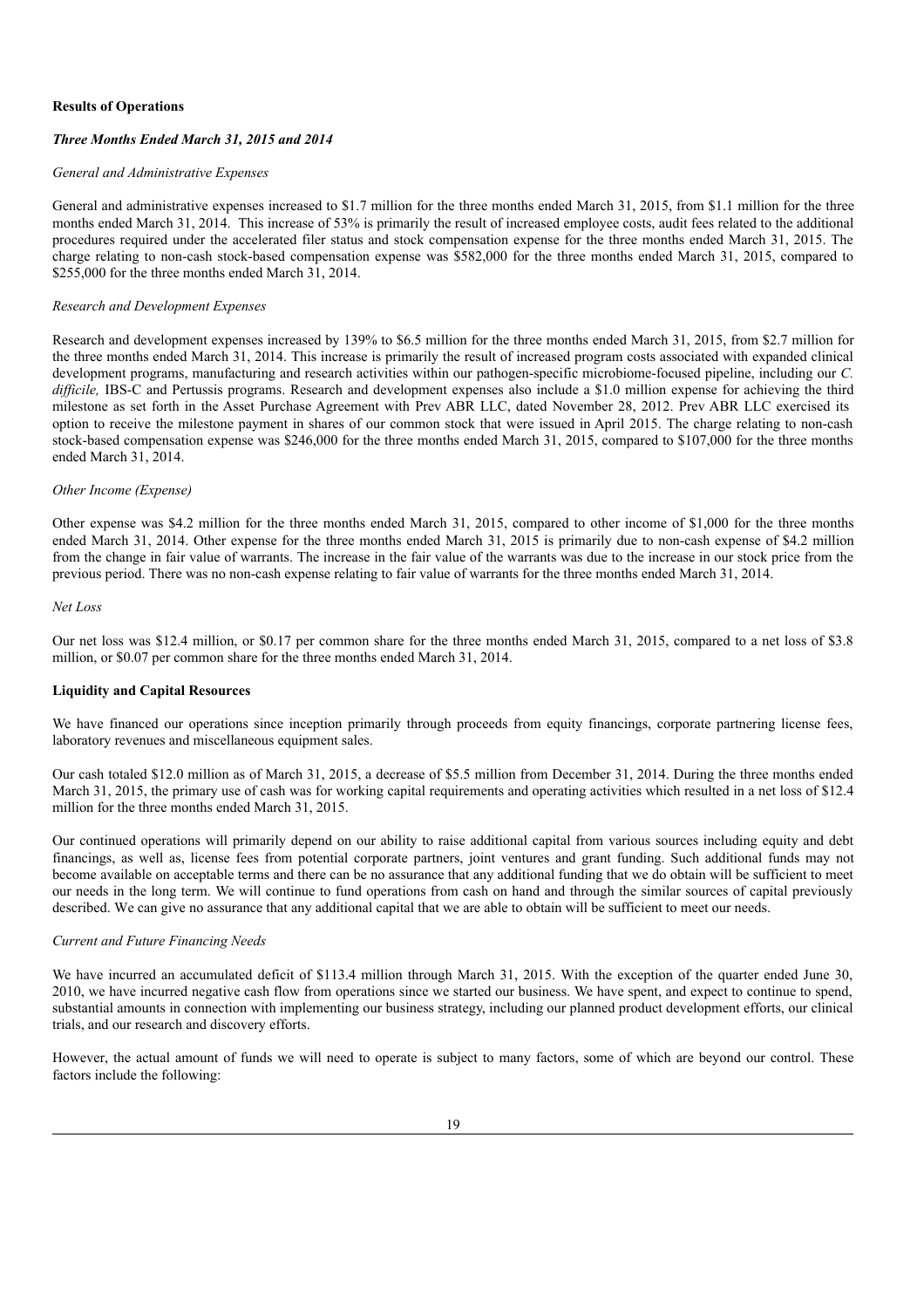- the progress of our research activities;
- the number and scope of our research programs;
- the progress of our preclinical and clinical development activities;
- the progress of the development efforts of parties with whom we have entered into research and development agreements;
- · our ability to maintain current research and development licensing arrangements and to establish new research and
- development and licensing arrangements;
- our ability to achieve our milestones under licensing arrangements;
- the costs involved in prosecuting and enforcing patent claims and other intellectual property rights; and
- the costs and timing of regulatory approvals.

We have based our estimate on assumptions that may prove to be wrong. We may need to obtain additional funds sooner or in greater amounts than we currently anticipate. Potential sources of financing include strategic relationships, public or private sales of our shares or debt and other sources. We may seek to access the public or private equity markets when conditions are favorable due to our long-term capital requirements. We do not have any committed sources of financing at this time, and it is uncertain whether additional funding will be available when we need it on terms that will be acceptable to us, or at all. If we raise funds by selling additional shares of common stock or other securities convertible into common stock, the ownership interest of our existing stockholders will be diluted. If we are not able to obtain financing when needed, we may be unable to carry out our business plan. As a result, we may have to significantly limit our operations and our business, financial condition and results of operations would be materially harmed.

Several factors will affect our ability to raise additional funding, including, but not limited to, market volatility of our common stock, continued market listing of our common stock and economic conditions affecting the public markets. If our common stock is delisted from the NYSE MKT, the liquidity of our common stock could be impaired, and prices for the shares of our common stock could be lower than might otherwise prevail. These factors could be negatively impacted by the matters discussed under this heading and under the caption "Risk Factors", included herein; also see "Risk Factors" in our 2014 Annual Report on Form 10-K.

20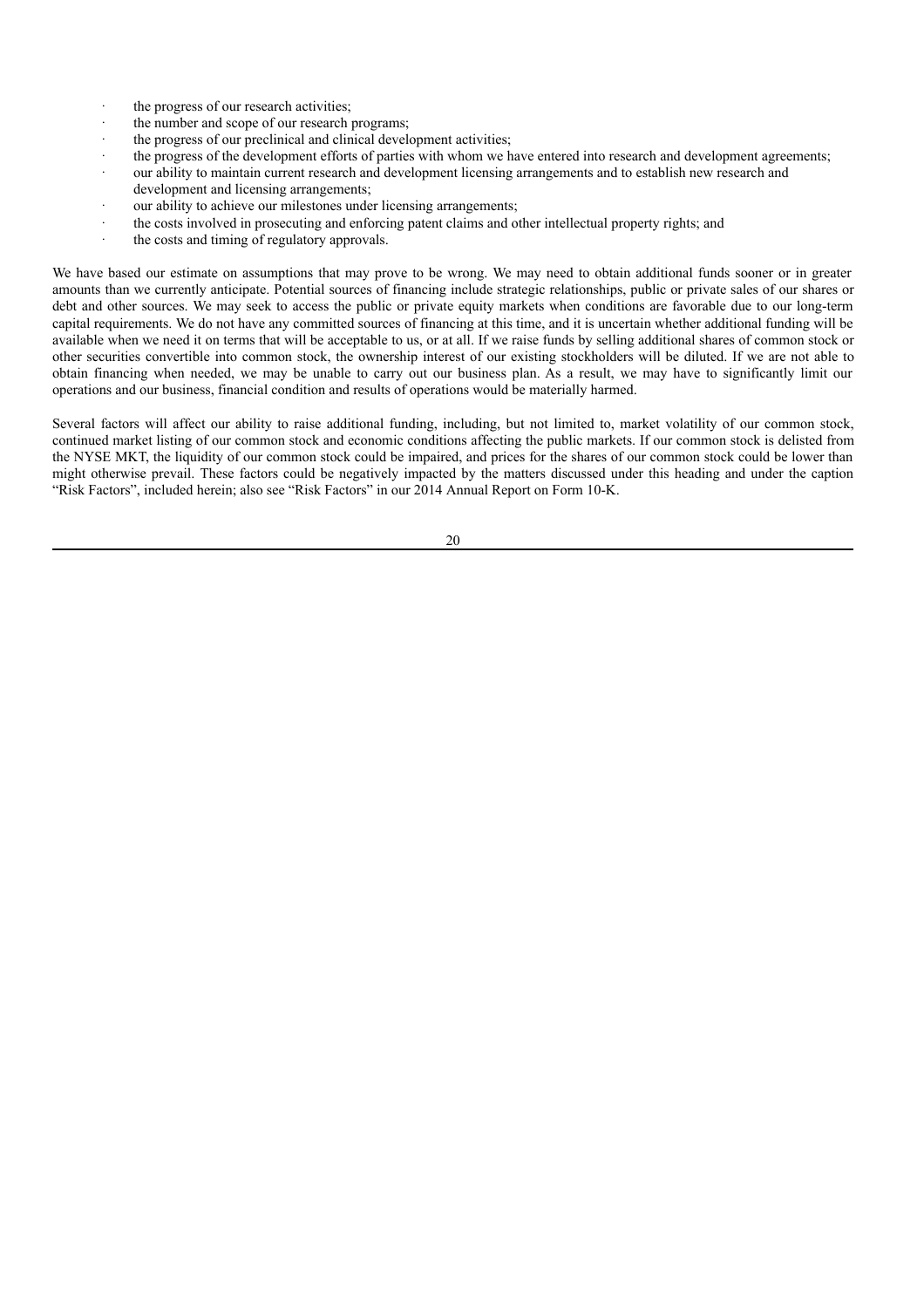### **ITEM 3. QUANTITATIVE AND QUALITATIVE DISCLOSURES ABOUT MARKET RISK.**

As of March 31, 2015, our cash and cash equivalents consisted primarily of money market securities. Due to the short-term duration of our investment portfolio and the low risk profile of our investments, we would not expect our operating results or cash flows to be affected to any significant degree by the effect of a sudden change in market interest rates or credit conditions on our securities portfolio.

# **ITEM 4. CONTROLS AND PROCEDURES**

#### **(a) Evaluation of disclosure controls and procedures**

Pursuant to Rule 13a-15(b) under the Securities Exchange Act of 1934 ("Exchange Act"), the Company carried out an evaluation, with the participation of the Company's management, including the Company's Chief Executive Officer ("CEO") and Chief Financial Officer ("CFO"), of the effectiveness of the Company's disclosure controls and procedures (as defined under Rule 13a-15(e) under the Exchange Act) as of the end of the period covered by this report. Based upon that evaluation, the Company's CEO and CFO concluded that the Company's disclosure controls and procedures are effective as of March 31, 2015 to ensure that information required to be disclosed by the Company in the reports that the Company files or submits under the Exchange Act, is recorded, processed, summarized and reported, within the time periods specified in the SEC's rules and forms, and that such information is accumulated and communicated to the Company's management, including the Company's CEO and CFO, as appropriate, to allow timely decisions regarding required disclosure.

#### **(b) Changes in Internal Control over Financial Reporting**

There has been no change in our internal control over financial reporting (as defined in Rules 13a-15(f) and 15d-15(f) of the Exchange Act) that occurred during our fiscal quarter ended March 31, 2015, that has materially affected, or is reasonably likely to materially affect, our internal control over financial reporting.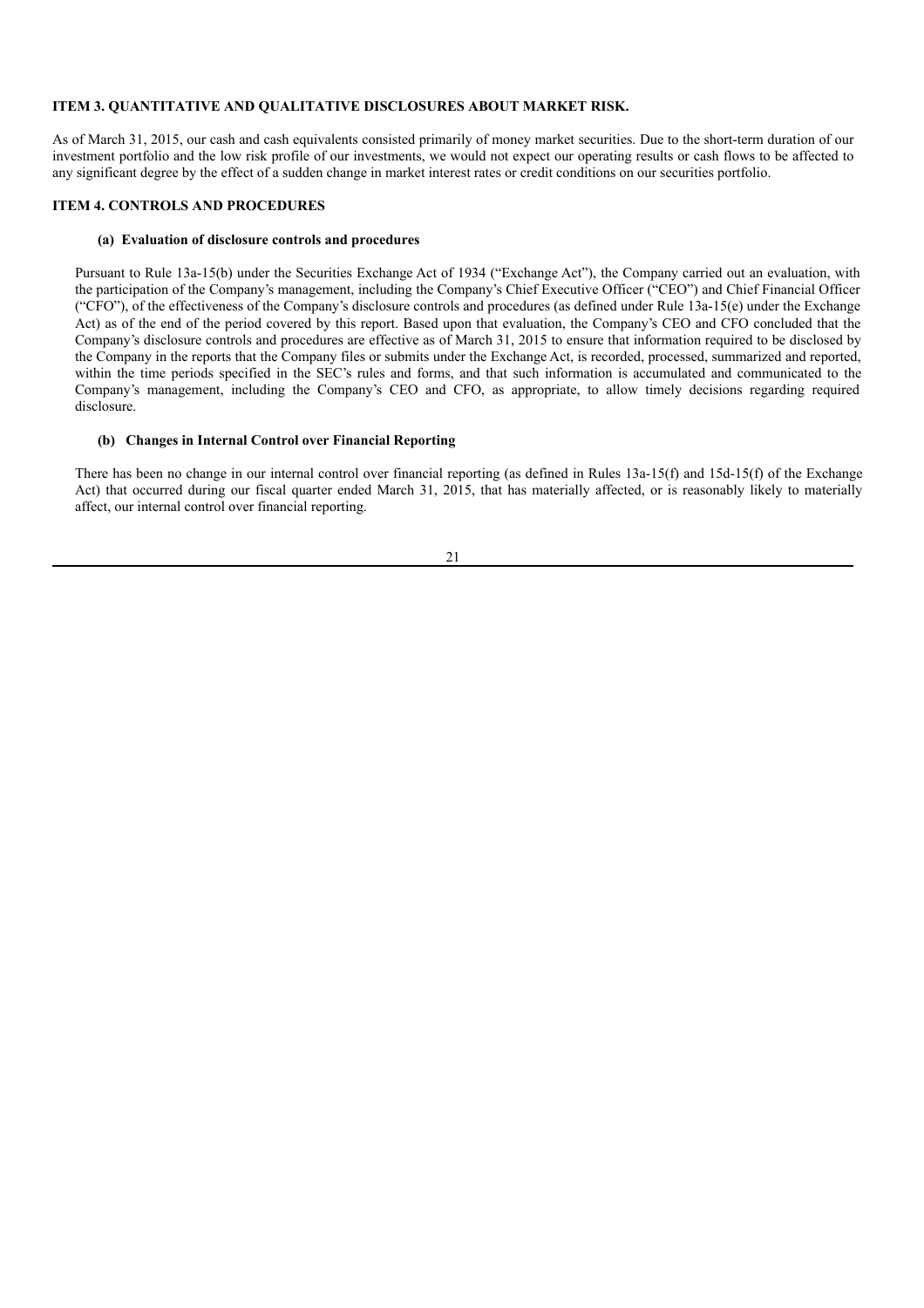#### **PART II-OTHER INFORMATION**

### **ITEM 1. LEGAL PROCEEDINGS**

None.

### **ITEM 1A. RISK FACTORS**

The following information updates, and should be read in conjunction with, the information disclosed in Part 1, Item 1A, "Risk Factors," of our Annual Report on Form 10-K for the fiscal year ended December 31, 2014, which was filed with the Securities and Exchange Commission on March 16, 2015. There have been no material changes from the risk factors disclosed in our Form 10-K for the year ended December 31, 2014, other than as set forth below.

### **RISKS RELATING TO OUR BUSINESS**

#### *We will need to raise additional capital to operate our business.*

With the exception of the three months ended June 30, 2010, we have experienced significant losses since inception and have a significant accumulated deficit. We expect to incur additional operating losses in the future and therefore expect our cumulative losses to increase. With the exception of the quarter ended June 30, 2010, and limited laboratory revenues from Adeona Clinical Laboratory, which we sold in March 2012, we have generated very minimal revenues. We do not expect to derive revenue from any source in the near future until we or our potential partners successfully commercialize our products. As of March 31, 2015, our accumulated deficit totaled approximately \$113.4 million on a consolidated basis. Until such time as we receive approval from the FDA and other regulatory authorities for our product candidates, we will not be permitted to sell our products and therefore will not have product revenues from the sale of products. For the foreseeable future we will have to fund all of our operations and capital expenditures from equity and debt offerings, cash on hand, licensing fees and grants. If our current cash, cash equivalents and short-term investments are not sufficient to sustain our operations, we will need to seek additional sources of funding, such as additional financing or grant funding, and additional financing may not be available on favorable terms, if at all. If we do not succeed in raising additional funds on acceptable terms, we may be unable to complete planned preclinical and clinical trials or obtain approval of our product candidates from the FDA and other regulatory authorities. In addition, we could be forced to delay, discontinue or curtail product development, forego sales and marketing efforts, and forego licensing in attractive business opportunities. Any additional sources of financing will likely involve the issuance of our equity or debt securities, which will have a dilutive effect on our stockholders.

# **RISKS RELATING TO OUR STOCK**

# We cannot assure you that the common stock will be liquid or that it will remain listed on the NYSE MKT.

We cannot assure you that we will be able to maintain the continued listing standards of the NYSE MKT. The NYSE MKT requires companies to meet certain continued listing criteria including a minimum stockholders' equity of \$6.0 million if an issuer has sustained losses from continuing operations and/or net losses in its five most recent fiscal years, as outlined in the NYSE MKT Exchange Company Guide. At March 31, 2015, we had a stockholders' deficit of \$1.6 million. The NYSE MKT Exchange Company Guide also states that the NYSE normally will not consider removing from listing securities of an issuer with total value of market capitalization of at least \$50.0 million and 1,100,000 shares publicly held, a market value of publicly held shares of at least \$15.0 million and 400 round lot shareholders. Although the total value of our market capitalization exceeds \$50.0 million and we have 1,100,000 shares publicly held, a market value of publicly held shares of at least \$15.0 million and 400 round lot shareholders, there can be no assurance that the NYSE MKT will continue to list our common stock due to our lack of minimum stockholders' equity. In addition, in the future we may not be able to maintain such minimum stockholders' equity and/or issue additional equity securities in exchange for cash or other assets, if available, to maintain certain minimum stockholders' equity required by the NYSE MKT. If we are delisted from the NYSE MKT then our common stock will trade, if at all, only on the over-the-counter market, such as the OTC Bulletin Board securities market, and then only if one or more registered broker-dealer market makers comply with quotation requirements. In addition, delisting of our common stock could depress our stock price, substantially limit liquidity of our common stock and materially adversely affect our ability to raise capital on terms acceptable to us, or at all. Delisting from the NYSE MKT could also have other negative results, including the potential loss of confidence by suppliers and employees, the loss of institutional investor interest and fewer business development opportunities.

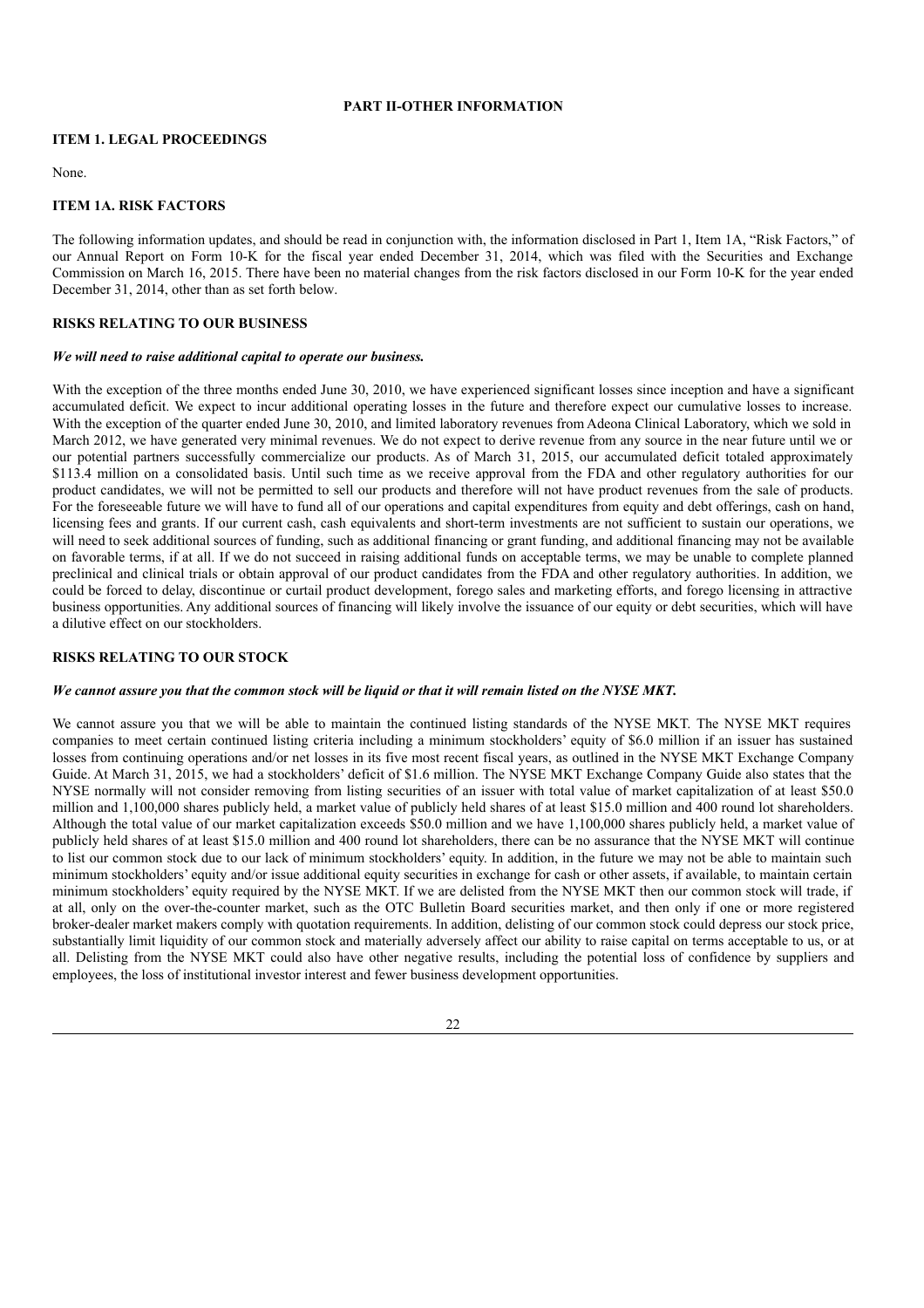# **ITEM 2. UNREGISTERED SALES OF EQUITY SECURITIES AND USE OF PROCEEDS**

On January 22, 2015 we issued 212,843 shares of our common stock to Prev ABR, LLC in connection with an asset purchase agreement that we executed on November 8, 2012 (the "Asset Purchase Agreement") with Prev ABR, LLC upon the attainment of certain milestones in connection with the Asset Purchase Agreement. At the time of issuance, the shares of common stock had not been registered under the Securities Act of 1933, as amended, and therefore could not be offered or sold in the United States absent registration or an applicable exemption from registration requirements. For these issuances, we relied on the exemption from federal registration under Section 4(a)(2) of the Securities Act, based on our belief that the offer and issuance of such shares of common stock did not involve a public offering as the purchaser of the common stock and its beneficial owners are "accredited investors" as defined under Section 501 promulgated under the Securities Act and no general solicitation had been involved in the offering. On April 20, 2015, a registration statement registering the shares of common stock was declared effective by the Securities and Exchange Commission.

# **ITEM 3. DEFAULTS UPON SENIOR SECURITIES**

None.

# **ITEM 4. MINE SAFETY DISCLOSURES**

Not applicable.

# **ITEM 5. OTHER INFORMATION**

None.

23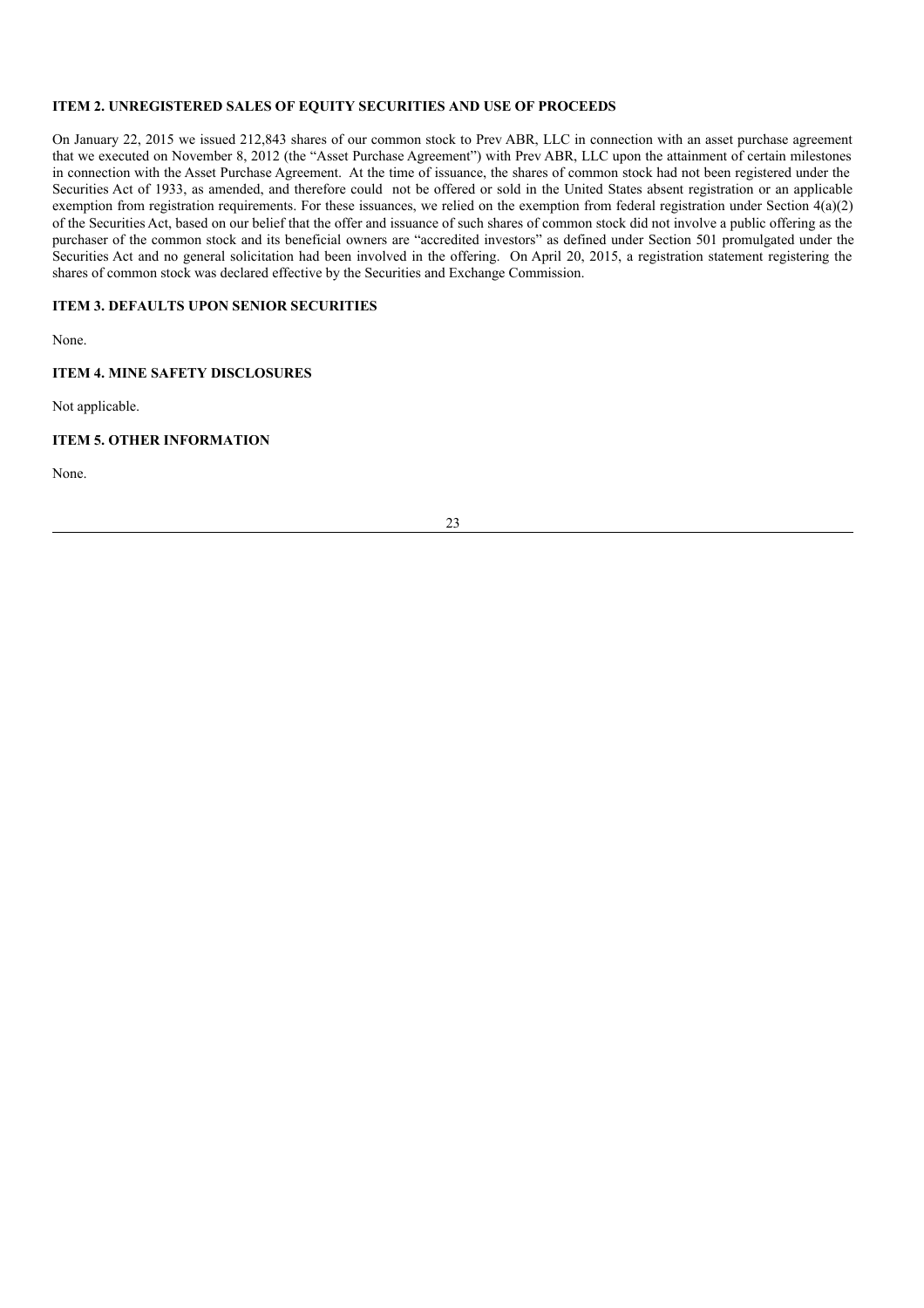# **ITEM 6. EXHIBITS**

- 10.1 Employment Agreement with Steven A. Shallcross dated April 28, 2015 (Incorporated by reference to Exhibit 10.1 of the Registrant's Current Report on Form 8-K filed May 4, 2015.)
- 10.2 Severance Agreement with C. Evan Ballantyne dated effective April 29, 2015 (Incorporated by reference to Exhibit 10.2 of the Registrant's Current Report on Form 8-K filed May 4, 2015.)
- 31.1 Certification of Principal Executive Officer pursuant to Rule 13a-14(a)/15d-14(a) \*
- 31.2 Certification of Principal Financial Officer pursuant to Rule 13a-14(a)/15d-14(a) \*
- 32.1 Certification of Principal Executive Officer pursuant to Section 1350 of the Sarbanes-Oxley Act of 2002 \*
- 32.2 Certification of Principal Financial Officer pursuant to Section 1350 of the Sarbanes-Oxley Act of 2002 \*
- 101.INS XBRL Instance Document \*
- 101.SCH XBRL Taxonomy Extension Schema \*
- 101.CAL XBRL Taxonomy Extension Calculation Linkbase \*
- 101.DEF XBRL Taxonomy Extension Definition Linkbase \*
- 101.LAB XBRL Taxonomy Extension Label Linkbase \*
- 101.PRE XBRL Taxonomy Extension Presentation Linkbase \*

\*Filed herewith.

24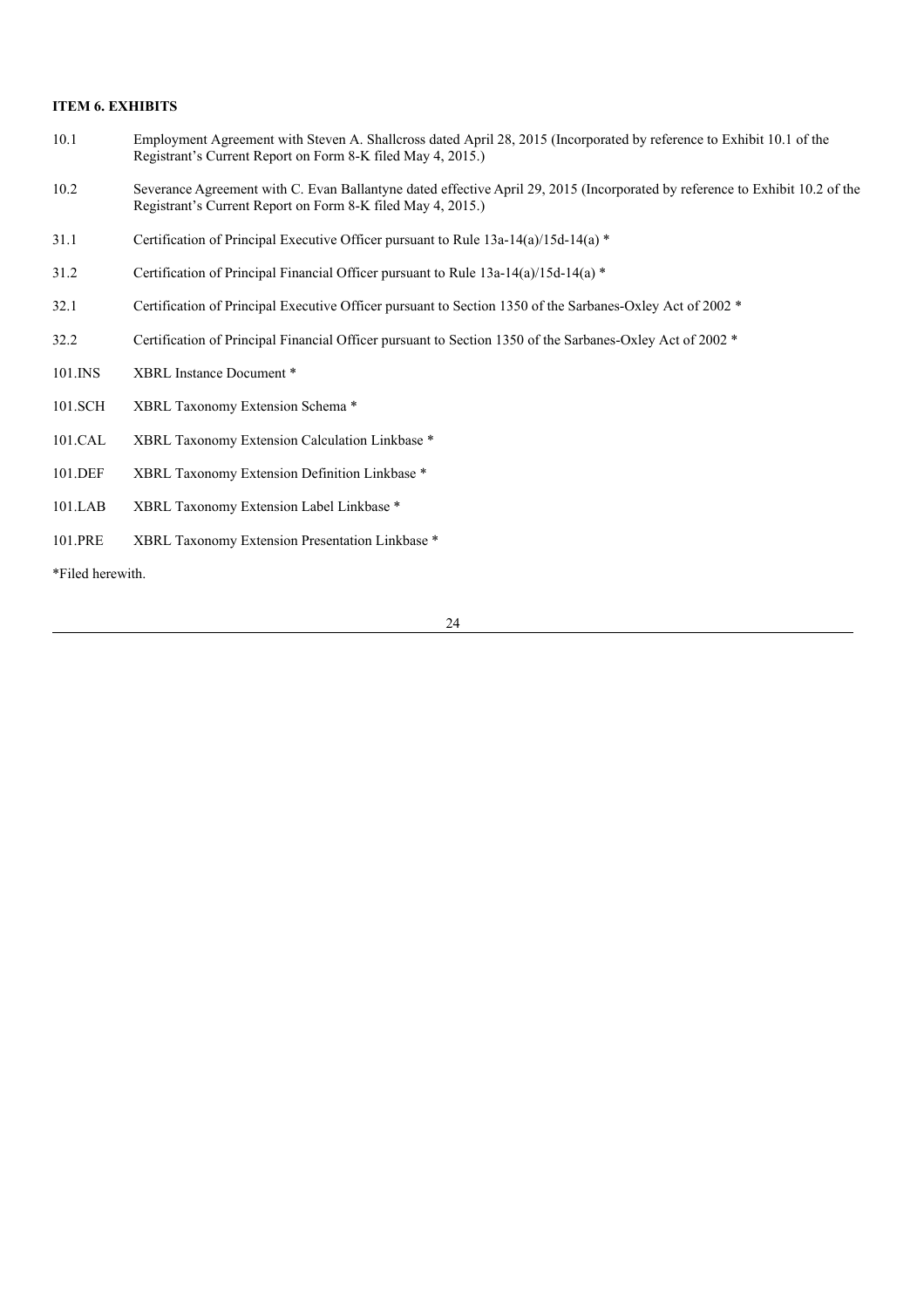# **SIGNATURES**

Pursuant to the requirements of the Securities Exchange Act of 1934, the registrant has duly caused this report to be signed on its behalf by the undersigned.

SYNTHETIC BIOLOGICS, INC.

By: /s/ Jeffrey Riley

Jeffrey Riley President and Chief Executive Officer (Principal Executive Officer) Date: May 11, 2015

By: /s/ C. Evan Ballantyne C. Evan Ballantyne Chief Financial Officer (Principal Financial Officer) Date: May 11, 2015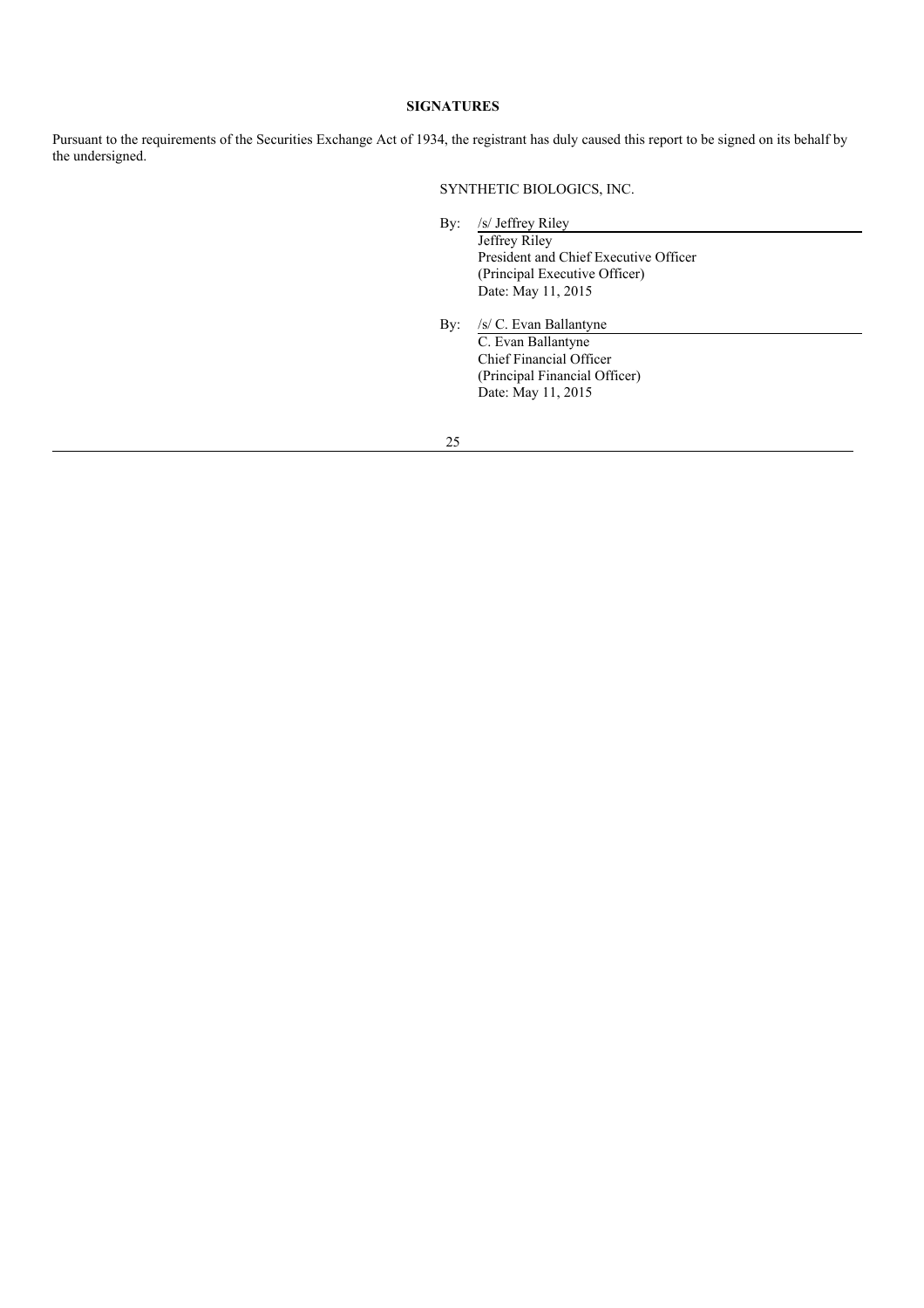### **CERTIFICATION OF PRINCIPAL EXECUTIVE OFFICER PURSUANT TO RULE 13a-14 OR RULE 15d-14 OF THE SECURITIES EXCHANGE ACT OF 1934, AS ADOPTED PURSUANT TO SECTION 302 OF THE SARBANES-OXLEY ACT OF 2002**

- I, Jeffrey Riley, certify that:
- 1.I have reviewed this quarterly report on Form 10-Q of Synthetic Biologics, Inc.;
- 2.Based on my knowledge, this report does not contain any untrue statement of a material fact or omit to state a material fact necessary to make the statements made, in light of the circumstances under which such statements were made, not misleading with respect to the period covered by this report;
- 3.Based on my knowledge, the financial statements, and other financial information included in this report, fairly present in all material respects the financial condition, results of operations and cash flows of the registrant as of, and for, the periods presented in this report;
- 4.The registrant's other certifying officer(s) and I are responsible for establishing and maintaining disclosure controls and procedures (as defined in Exchange Act Rules 13a-15(e) and 15d-15(e)) and internal control over financial reporting (as defined in Exchange Act Rules 13a-15(f) and 15d-15(f)) for the registrant and have:
- a)Designed such disclosure controls and procedures, or caused such disclosure controls and procedures to be designed under our supervision, to ensure that material information relating to the registrant, including its consolidated subsidiaries, is made known to us by others within those entities, particularly during the period in which this report is being prepared;
- b)Designed such internal control over financial reporting, or caused such internal control over financial reporting to be designed under our supervision, to provide reasonable assurance regarding the reliability of financial reporting and the preparation of financial statements for external purposes in accordance with generally accepted accounting principles;
- c)Evaluated the effectiveness of the registrant's disclosure controls and procedures and presented in this report our conclusions about the effectiveness of the disclosure controls and procedures, as of the end of the period covered by this report based on such evaluation; and
- d)Disclosed in this report any change in the registrant's internal control over financial reporting that occurred during the registrant's most recent fiscal quarter (the registrant's fourth fiscal quarter in the case of an annual report) that has materially affected, or is reasonably likely to materially affect, the registrant's internal control over financial reporting; and
- 5.The registrant's other certifying officer(s) and I have disclosed, based on our most recent evaluation of internal control over financial reporting, to the registrant's auditors and the audit committee of the registrant's board of directors (or persons performing the equivalent functions):
- a)All significant deficiencies and material weaknesses in the design or operation of internal control over financial reporting which are reasonably likely to adversely affect the registrant's ability to record, process, summarize and report financial information; and
- b)Any fraud, whether or not material, that involves management or other employees who have a significant role in the registrant's internal control over financial reporting.

Date: May 11, 2015 By: /s/ Jeffrey Riley

Name: Jeffrey Riley Title: President and Chief Executive Officer (Principal Executive Officer)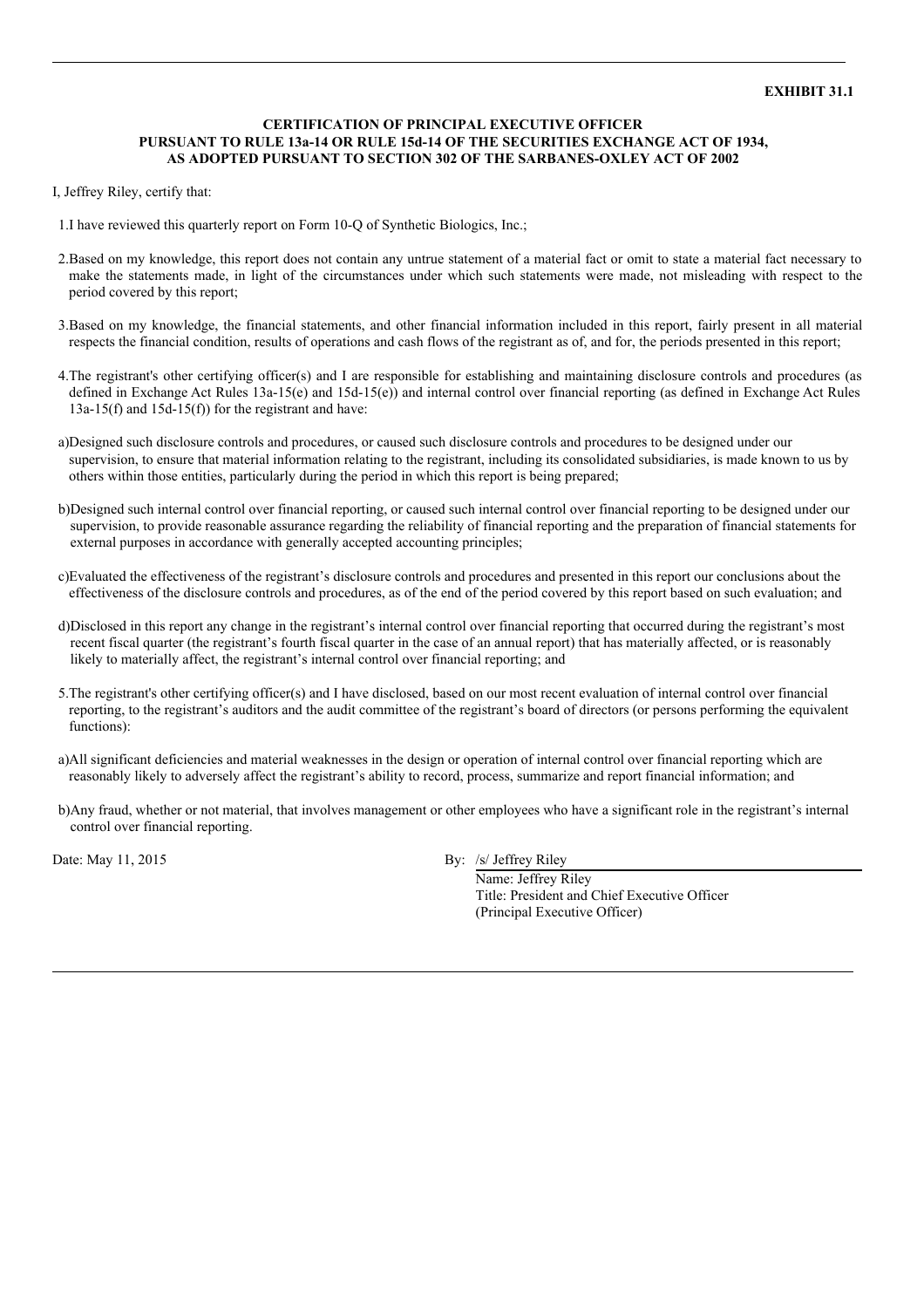### **CERTIFICATION OF PRINCIPAL FINANCIAL OFFICER PURSUANT TO RULE 13a-14 OR RULE 15d-14 OF THE SECURITIES EXCHANGE ACT OF 1934, AS ADOPTED PURSUANT TO SECTION 302 OF THE SARBANES-OXLEY ACT OF 2002**

- I, C. Evan Ballantyne, certify that:
- 1.I have reviewed this quarterly report on Form 10-Q of Synthetic Biologics, Inc.;
- 2.Based on my knowledge, this report does not contain any untrue statement of a material fact or omit to state a material fact necessary to make the statements made, in light of the circumstances under which such statements were made, not misleading with respect to the period covered by this report;
- 3.Based on my knowledge, the financial statements, and other financial information included in this report, fairly present in all material respects the financial condition, results of operations and cash flows of the registrant as of, and for, the periods presented in this report;
- 4.The registrant's other certifying officer(s) and I are responsible for establishing and maintaining disclosure controls and procedures (as defined in Exchange Act Rules 13a-15(e) and 15d-15(e)) and internal control over financial reporting (as defined in Exchange Act Rules 13a-15(f) and 15d-15(f)) for the registrant and have:
- a)Designed such disclosure controls and procedures, or caused such disclosure controls and procedures to be designed under our supervision, to ensure that material information relating to the registrant, including its consolidated subsidiaries, is made known to us by others within those entities, particularly during the period in which this report is being prepared;
- b)Designed such internal control over financial reporting, or caused such internal control over financial reporting to be designed under our supervision, to provide reasonable assurance regarding the reliability of financial reporting and the preparation of financial statements for external purposes in accordance with generally accepted accounting principles;
- c)Evaluated the effectiveness of the registrant's disclosure controls and procedures and presented in this report our conclusions about the effectiveness of the disclosure controls and procedures, as of the end of the period covered by this report based on such evaluation; and
- d)Disclosed in this report any change in the registrant's internal control over financial reporting that occurred during the registrant's most recent fiscal quarter (the registrant's fourth fiscal quarter in the case of an annual report) that has materially affected, or is reasonably likely to materially affect, the registrant's internal control over financial reporting; and
- 5.The registrant's other certifying officer(s) and I have disclosed, based on our most recent evaluation of internal control over financial reporting, to the registrant's auditors and the audit committee of the registrant's board of directors (or persons performing the equivalent functions):
- a)All significant deficiencies and material weaknesses in the design or operation of internal control over financial reporting which are reasonably likely to adversely affect the registrant's ability to record, process, summarize and report financial information; and
- b) Any fraud, whether or not material, that involves management or other employees who have a significant role in the registrant's internal control over financial reporting.

Date: May 11, 2015 By: /s/ C. Evan Ballantyne

Name: C. Evan Ballantyne Title: Chief Financial Officer (Principal Financial Officer)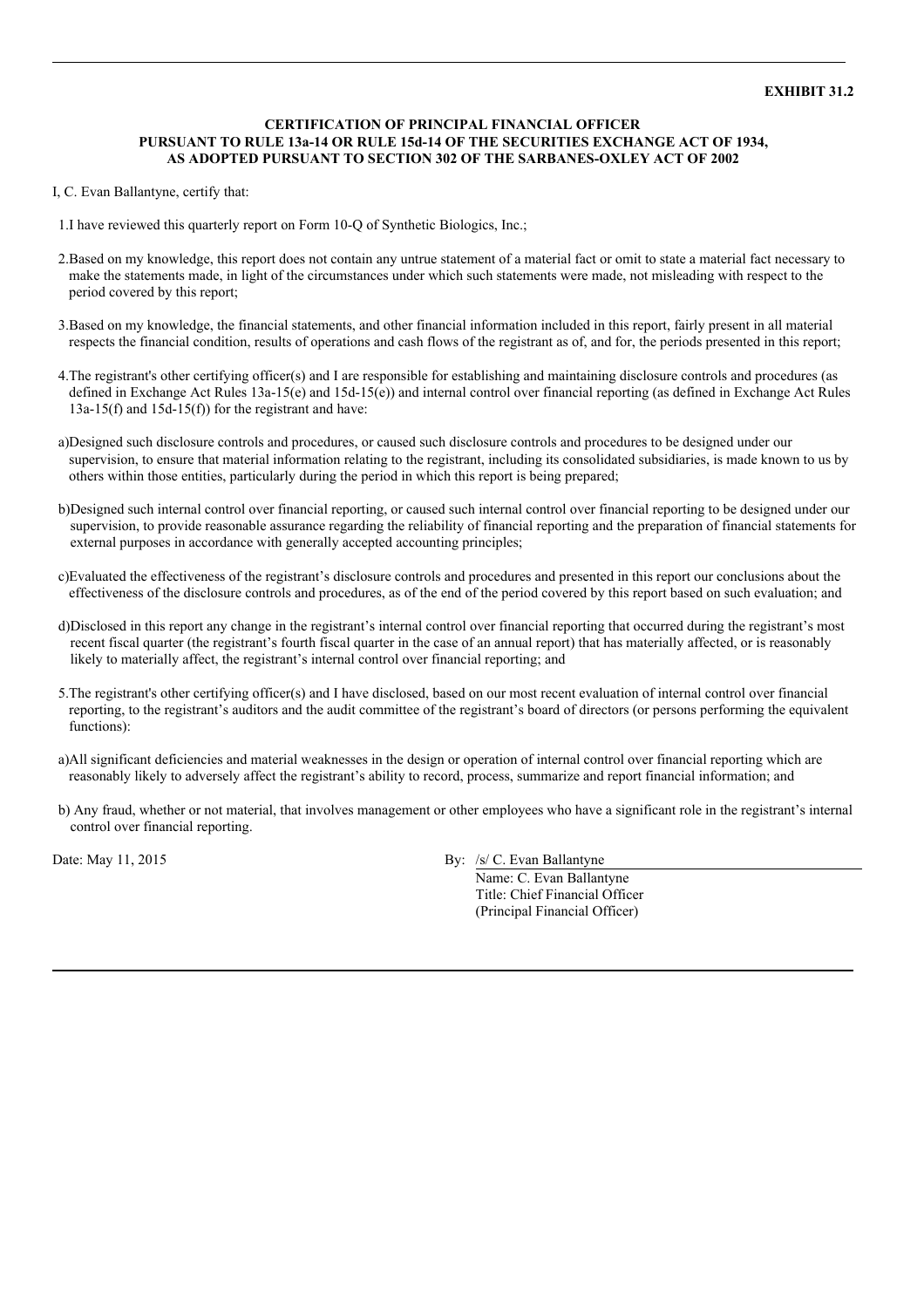### **CERTIFICATION PRINCIPAL EXECUTIVE OFFICER PURSUANT TO 18 U.S.C. SECTION 1350, AS ADOPTED PURSUANT TO SECTION 906 OF THE SARBANES-OXLEY ACT OF 2002**

Pursuant to 18 U.S.C. § 1350, as created by Section 906 of the Sarbanes-Oxley Act of 2002, the undersigned officer of Synthetic Biologics, Inc. (the "Registrant") hereby certifies, to such officer's knowledge, that:

- (1) the accompanying Quarterly Report on Form 10-Q of the Registrant for the quarter ended March 31, 2015 (the "Report") fully complies with the requirements of Section 13(a) or Section 15(d), as applicable, of the Securities Exchange Act of 1934, as amended; and
- (2) the information contained in the Report fairly presents, in all material respects, the financial condition and results of operations of the Registrant.

Date: May 11, 2015

By: /s/ Jeffrey Riley

Name: Jeffrey Riley Title: President and Chief Executive Officer (Principal Executive Officer)